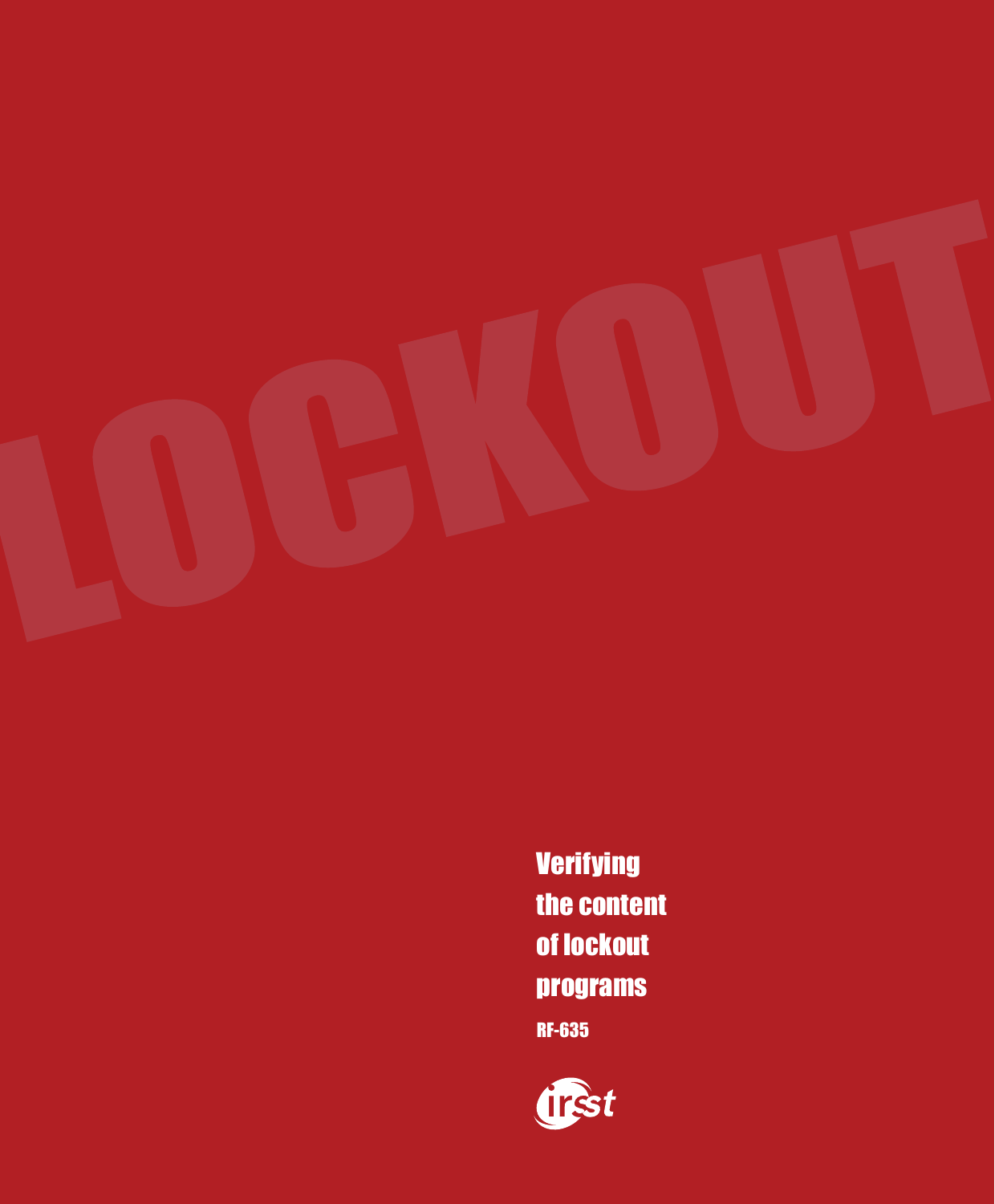Legal deposit Bibliothèque et archives nationales du Québec 2010 ISBN: 978-2-89631-418-8 (printed version) ISBN: 978-2-89631-419-5 (PDF) **ISSN: 0820-8345** 

**IRSST** - Communications Division 505, De Maisonneuve Blvd. West Montréal, Québec H3A 3C2

Phone: 514 288-1551 Fax: 514 288-7636 publications@irsst.qc.ca www.irsst.qc.ca Institut de recherche Robert-Sauvé en santé et en sécurité du travail January 2010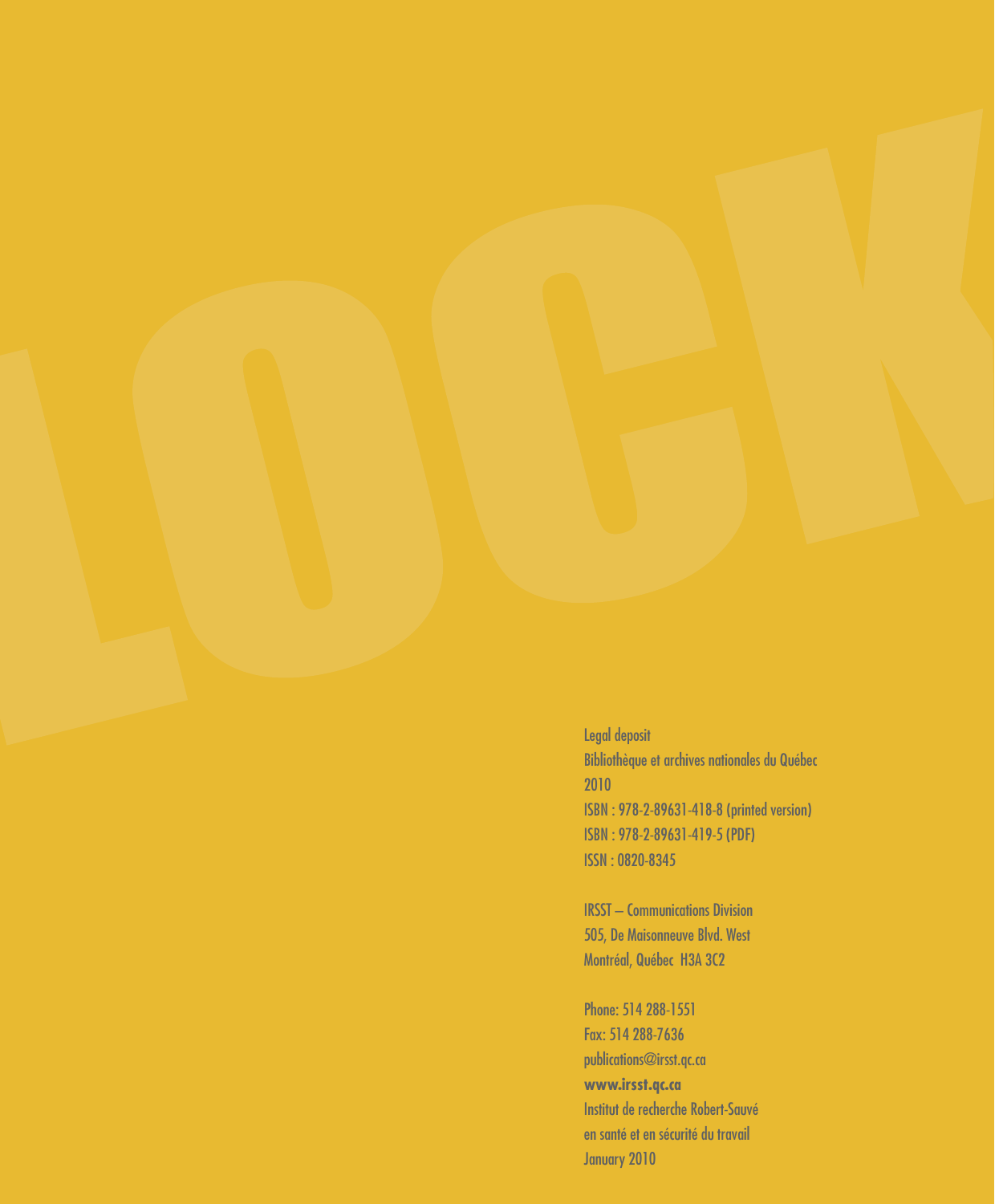#### **PREFACE**

This simple and practical tool provides companies with a means of verifying the content of a lockout program. It is neither a writing guide, nor a guide for implementing such a program.

When it is used, it is important to consider all of the major themes that are presented in it and to carry out a procedure based on the company's reality in order to determine whether the points presented are adapted to the context. Risk assessment is a means of achieving this.

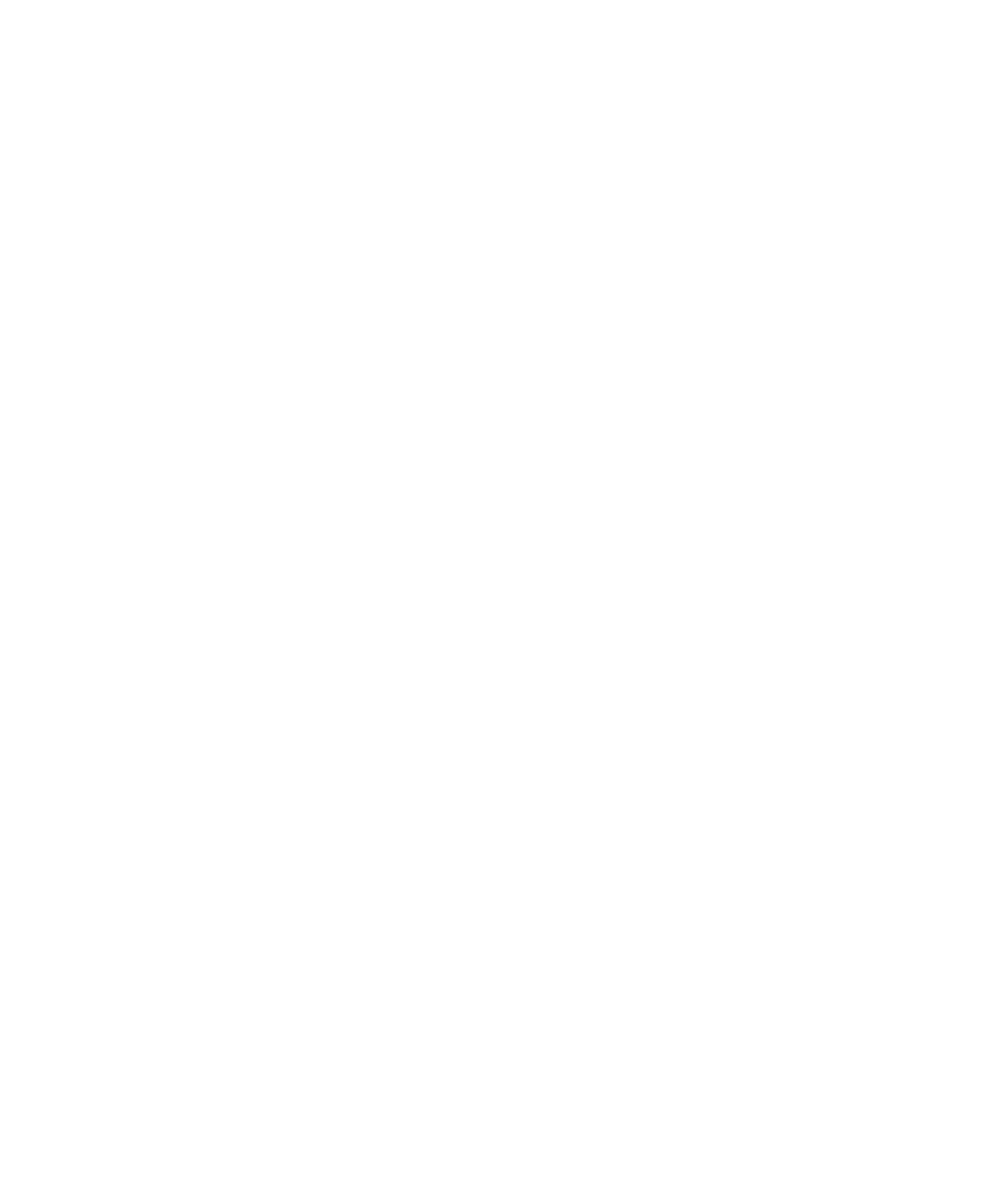#### **AUTHORS**

Damien Burlet-Vienney, Sabrina Jocelyn, **Yuvin Chinniah and Renaud Daigle, IRSST** Serge Massé, consultant, Sécurité-Machines S. Massé

#### COORDINATION

**Laurent Gratton. IRSST, Knowledge Transfer and Partner Relations** 

#### **COLLABORATION**

Marjolaine Thibeault, **IRSST, Communications Division** 

#### **ACKNOWLEDGEMENTS**

We want to thank the members of the follow-up committee who contributed to the production of this document: Réal Bourbonnière, CSST; Kristel De Cat, Cascades; Guillaume Côté, ASP Fabrication de produits en métal et électriques; Marie Ménard, ASP Imprimerie; Gervais St-Pierre and Réjean Thivierge, Association de santé et sécurité des pâtes et papiers du Québec and the Association de santé et sécurité des industries de la fôret du Québec: Waguih Geadah, Patricia Vega and Tony Venditti, ASP Fabrication d'équipements de transport et de machines

We also want to thank the companies and individuals who welcomed us during the validation step, and Groupe ID for the lockout hardware used for the photographs.

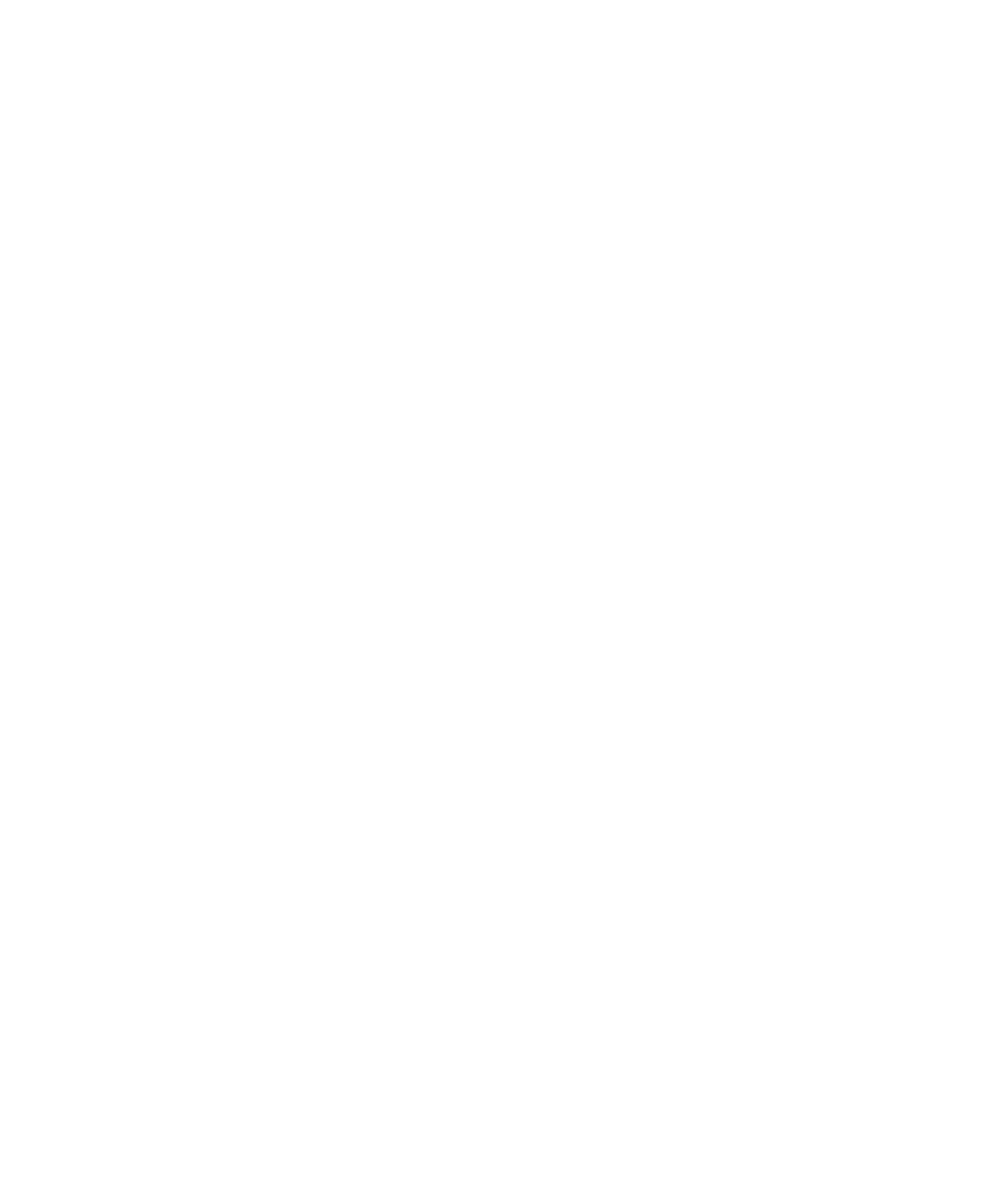#### **CONTENT**

The content of this document, which addresses the major themes of a lockout program, is based on the results of the IRSST's research activity: Comparative analysis of lockout programs and procedures applied to industrial machines (R-575, available on the site www.irsst.gc.ca).

The references mentioned are based mainly on the Act Respecting Occupational Health and Safety (AOHS) and the Regulation respecting occupational health and safety (RROHS) of Québec, as well as the Canadian standard CSA Z460-05, Control of Hazardous Energy - Lockout and Other Methods. Note that this standard has no regulatory value in Québec.

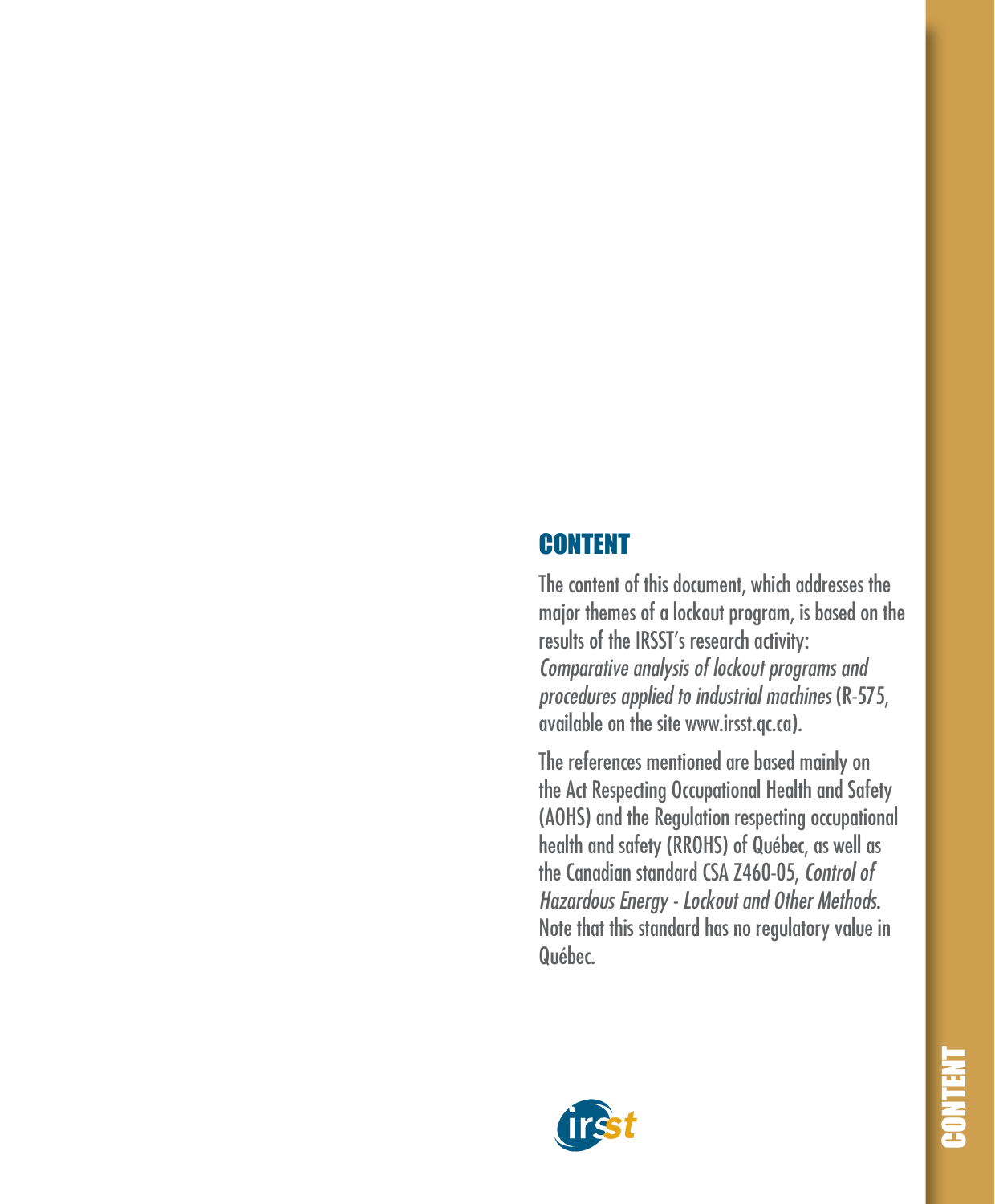#### **ROLE AND DIAGRAM** OF A LOCKOUT PROGRAM

A company's lockout program establishes the lockout policy. Its writing, management and application are the responsibility of the company manager whose personal interest and involvement are necessary elements.



\* In contrast to the other themes, "the alternative methods" are not developed in this document. This theme requires a specific study not yet carried out by the IRSST.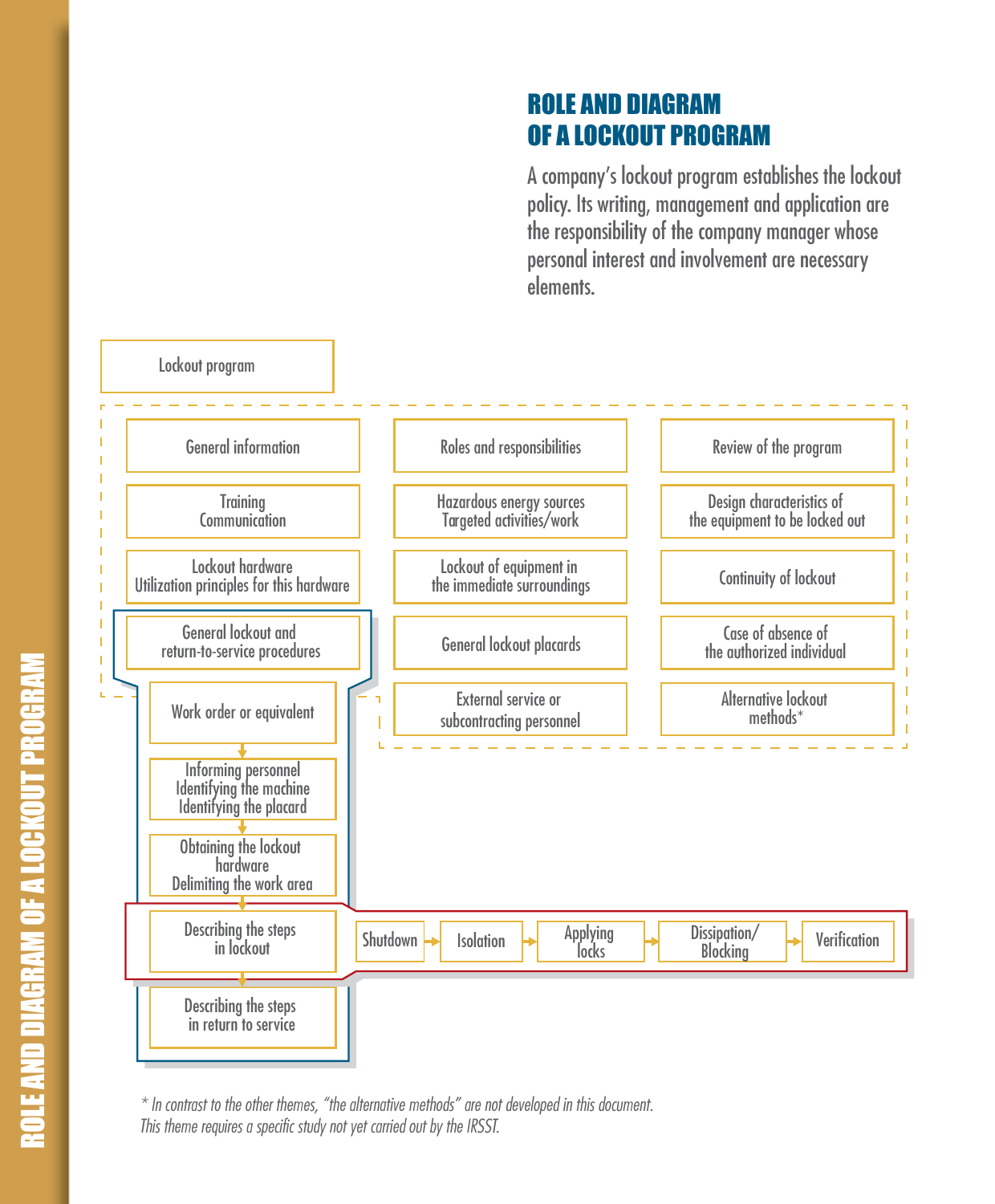#### **MAJOR THEMES OF A LOCKOUT PROGRAM**

- 1. General information
- 2. Roles and responsibilities
- 3. Review of the program
- 4. Training
- 5. Communication
- 6. Hazardous energy sources
- 7. Equipment design characteristics
- 8. Lockout hardware
- 9. Lockout hardware utilization principles
- 10. Targeted activities and work
- 11. General lockout procedure
- 12. Lockout of equipment in the immediate surroundings
- 13. General return-to-service procedure
- 14. General lockout placards
- 15. Continuity of lockout
- 16. Case of absence of the authorized individual
- 17. External service or subcontracting personnel

**Glossary and references** 

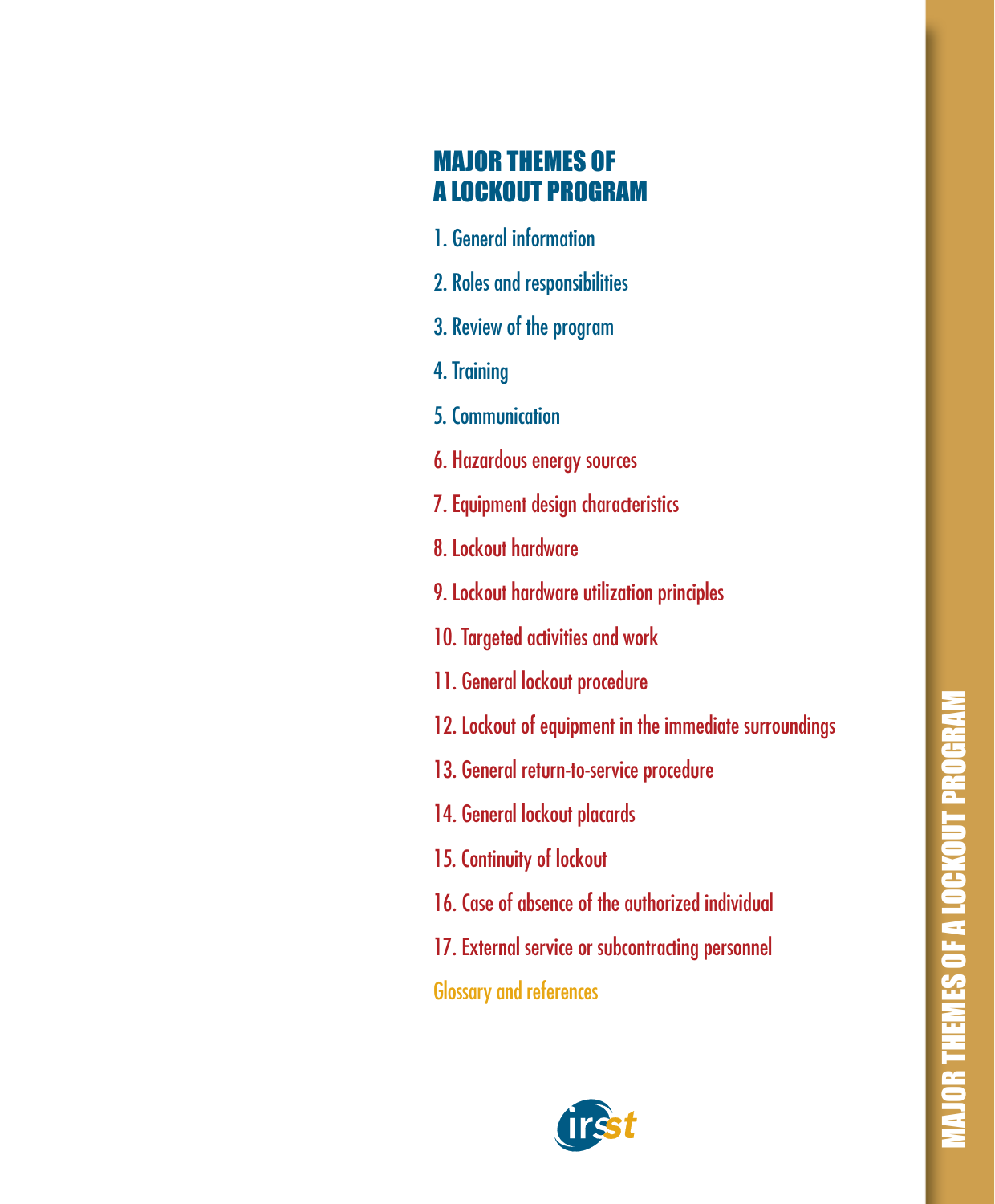

#### **General information**

Information of a general nature must be written in the lockout program in order to:

- $\blacktriangle$  identify the program's objectives
- $\triangle$  follow the evolution of the program
- $\triangle$  designate the people
	- who are responsible for it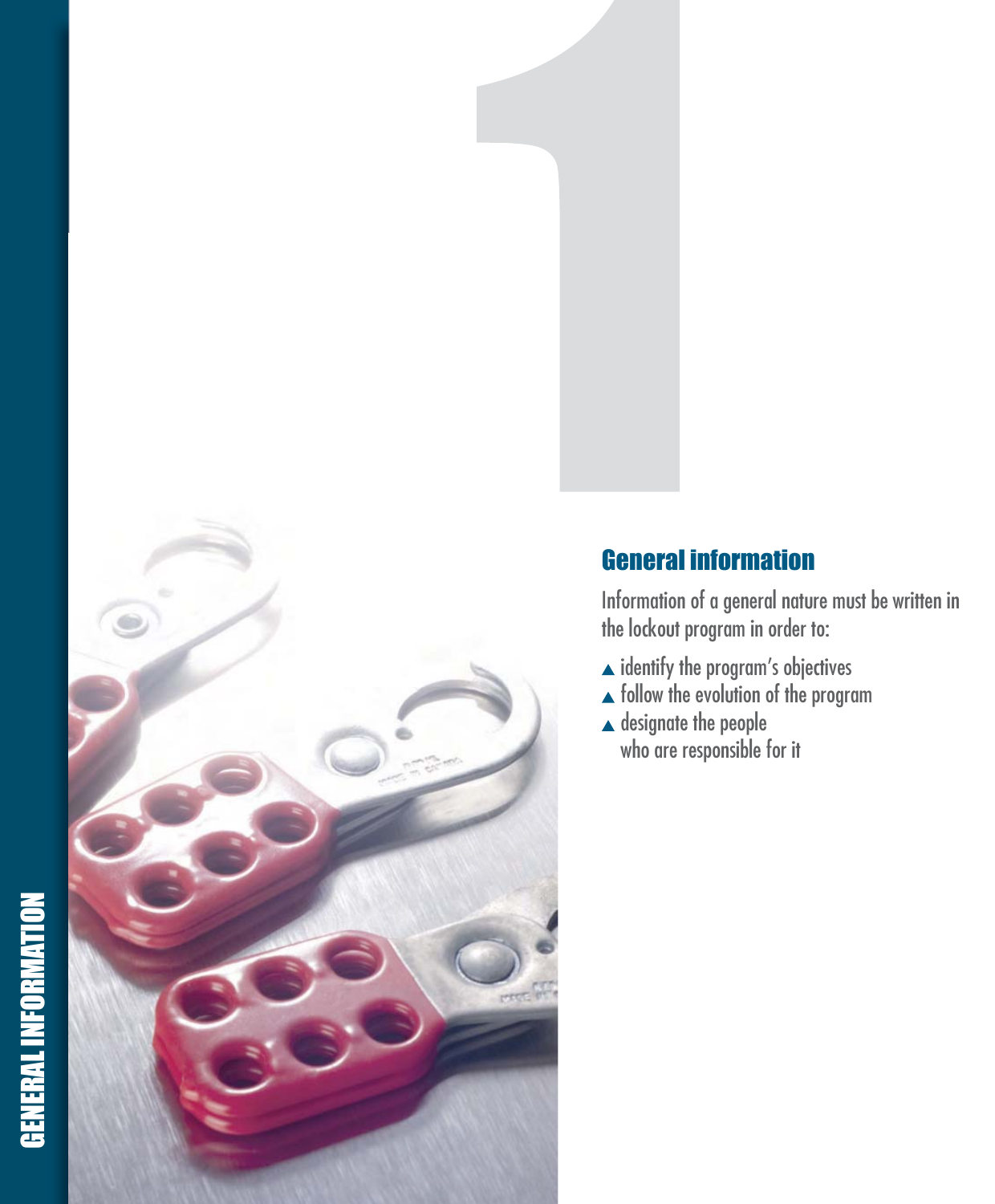1

#### General information

| 1.1  | Determine the objectives of the lockout program.                                                                 |  |  |
|------|------------------------------------------------------------------------------------------------------------------|--|--|
|      | Specify whether the lockout program is supported by a general company policy.                                    |  |  |
| 1.3  | Indicate the measures to be applied when an employee does not comply with the guidelines of the lockout program. |  |  |
| 1.4  | Mention the regulatory obligations and the rules of practice that apply to your company regarding lockout.       |  |  |
| 1.5  | Supply a glossary of the terms used.                                                                             |  |  |
| 1.6  | Enter the names and duties of the writers of the lockout program.                                                |  |  |
|      | Specify the approval date of the lockout program.                                                                |  |  |
| 1.8  | Specify the updating date of the lockout program.                                                                |  |  |
| 1.9  | After each update of the lockout program, indicate the most recent changes that have been made to it.            |  |  |
| 1.10 | Have the lockout program signed by the people responsible for it (e.g., management, workers, etc.).              |  |  |



GENERAL INFORMATION

**GENERAL INFORMATION**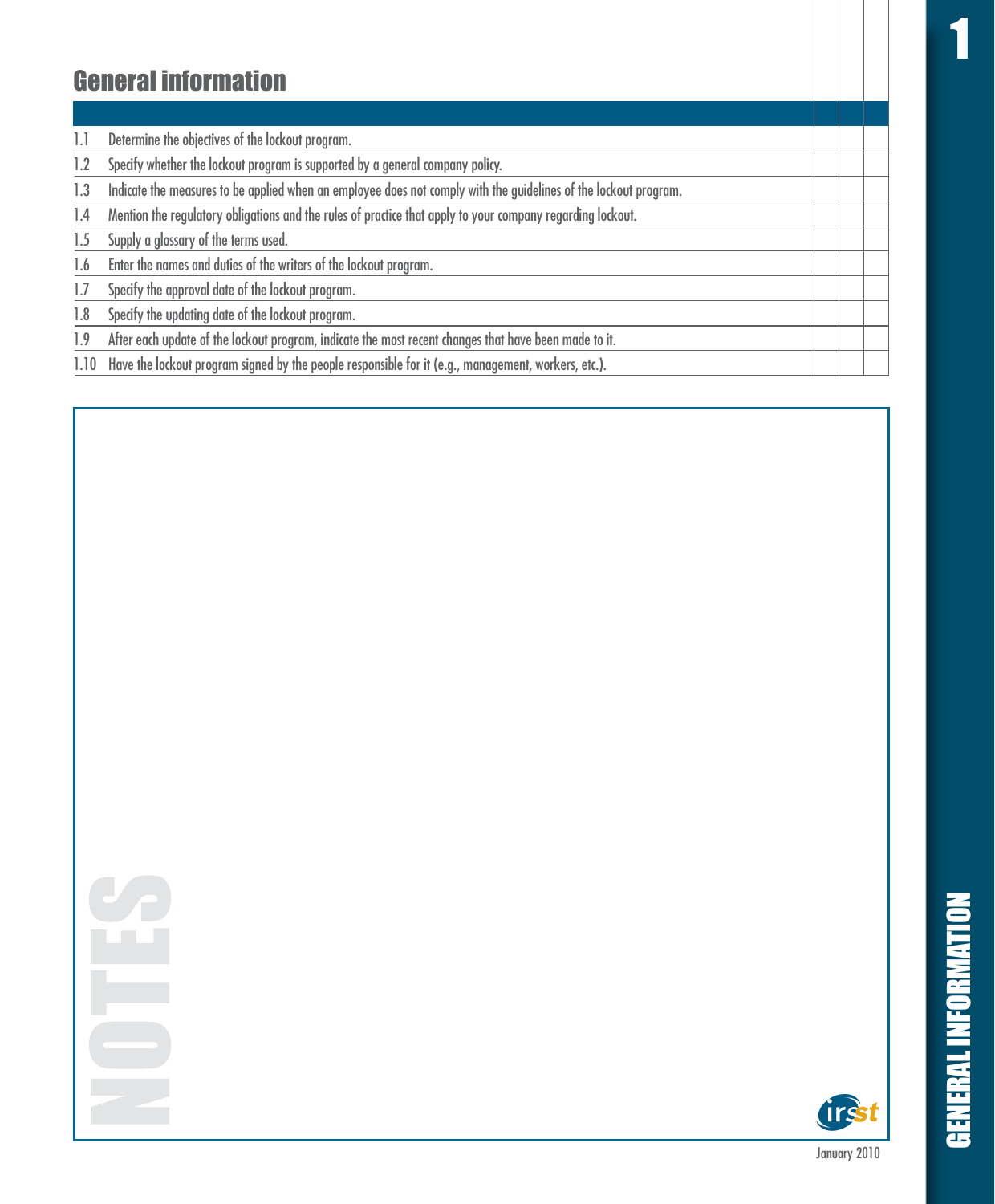## ROLES AND RESPONSIBILITIES ROLES AND RESPONSIBILITIES



#### Roles and responsibilities

A lockout program's implementation, effectiveness and pursuance are first and foremost the responsibility of the manager of the company where the work is being carried out.

However, during its application, the lockout-related roles and responsibilities are divided between several groups of people:

- $\triangle$  company manager
- $\triangle$  supervisors of operations
- $\triangle$  facilitators
- $\triangle$  authorized individuals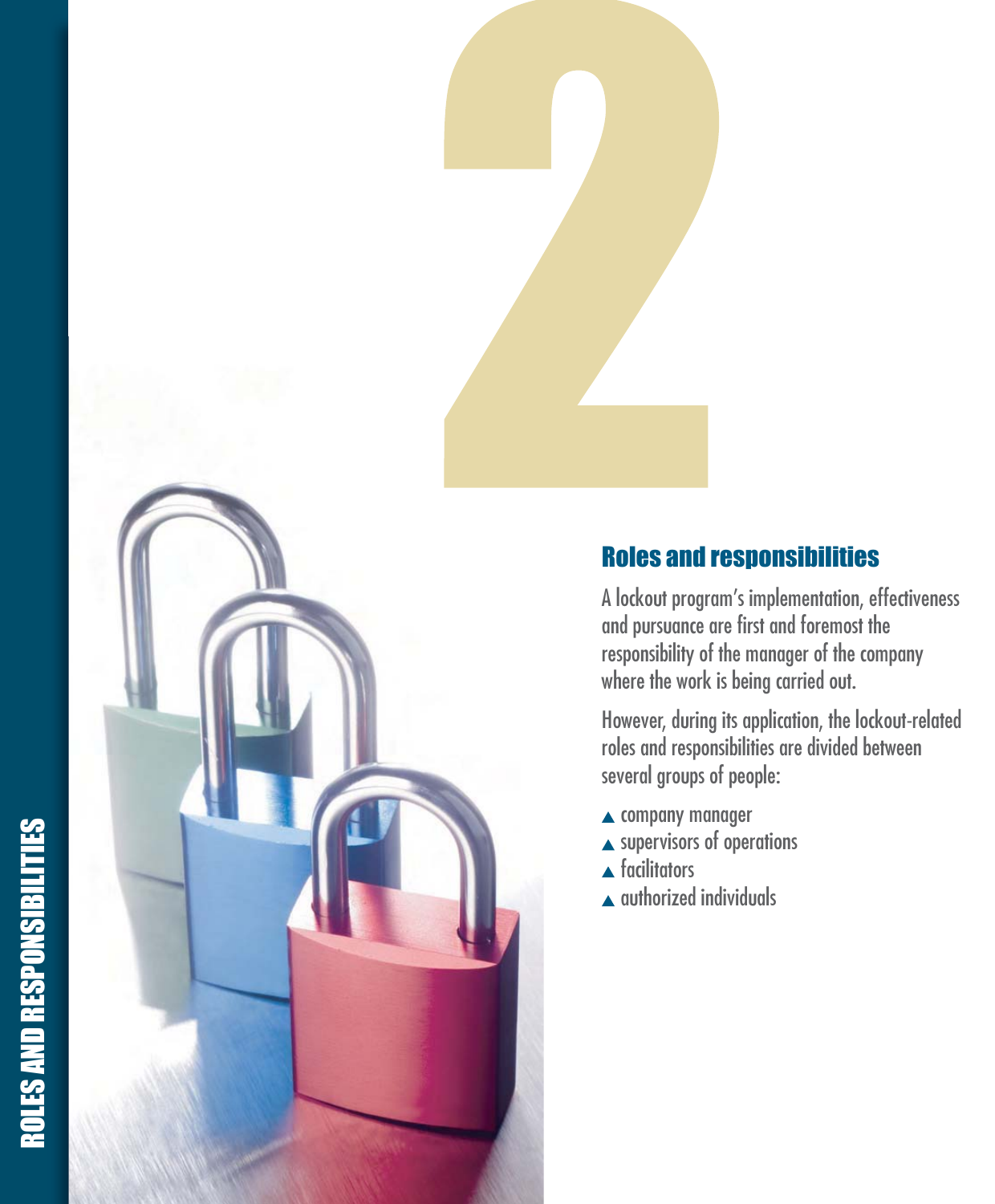#### Roles and responsibilities

#### **Company manager**

- 2.1 Ensure that the lockout program is correctly developed and applied.
- 2.2 Determine, in a general way, the activities and work targeted by the lockout program.
- 2.3 Ensure that all the equipment is designed or modified in such a way that all the hazardous energy can be controlled.
- 2.4 Supply the lockout hardware.
- 2.5 Train and inform the personnel involved about the lockout program and its application.
- $2.6$ eview and evaluate the conformity of the program, the lockout placards and the application of the placards, periodically and as needed.
- 2.7 Manage the nonconformities identified during the program review, the lockout placards and the application of the content of the placards.
- 2.8 Designate the groups of employees and determine their responsibilities for complying with the specifications of the lockout program.

#### Supervisors of operations

- 2.9 Participate in the development and validation of the lockout program and procedures.
- 2.10 Ensure the proper application of lockout by the authorized individuals.
- 2.11 Ensure that the authorized individuals have the necessary knowledge.

#### Lockout facilitators (other designations: coordinator, aide, etc.)

- 2.12 Participate in the development of the lockout program and procedures.
- 2.13 Coordinate the application of lockout on a daily basis.
- 2.14 Manage the storage locations for the lockout hardware.

#### Authorized individuals

- 2.15 Participate in the development of the lockout procedures.
- 2.16 Apply the lockout and return-to-service procedures according to the established rules.
- $2.17$ eport any problem relating to the implemented procedures.

#### Remarks:

The company manager must name people to manage the lockout program. The responsibilities of these individuals are, for example:

- $\blacktriangle$  to write the lockout program,
- $\blacktriangle$  to review the lockout program,
- $\blacktriangle$  to write, validate and manage the lockout placards,
- $\blacktriangle$  to review the lockout placards and their application,
- $\blacktriangle$  to follow up on the modifications related to lockout and the lockout program,
- $\blacktriangle$  to manage training and communication,
- to purchase and manage the lockout hardware,
- $\blacktriangle$  to maintain continuity of lockout,
- the procedure for the return-to-service in the event of absence of the authorized individual who has left his padlock,
- $\blacktriangle$  relations with external service or subcontracting personnel.



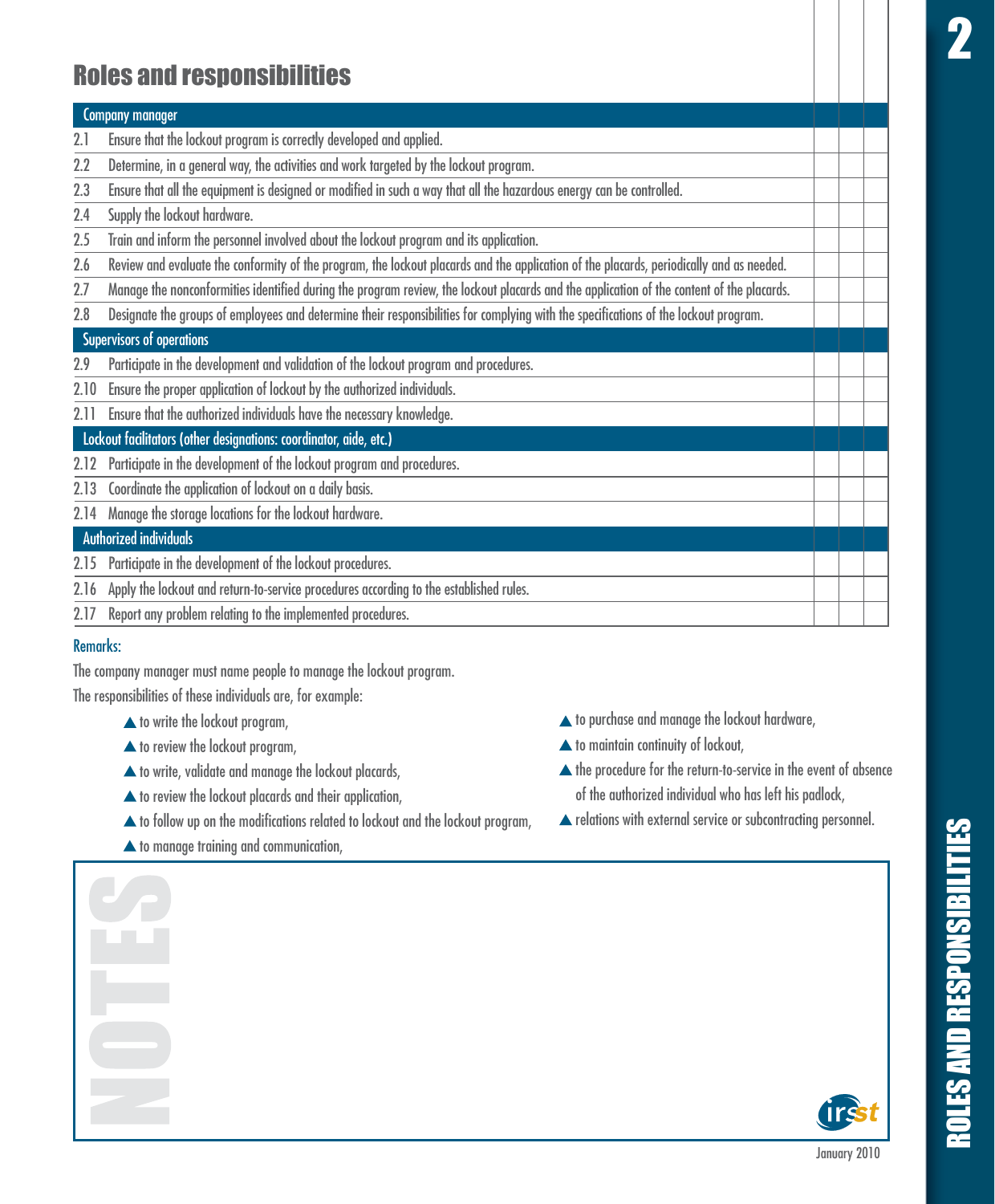## **REVIEW OF THE PROGRAM** REVIEW OF THE PROGRAM



#### Review of the program

Reviews must be planned at regular intervals and as needed in order to verify the conformity and effectiveness of lockout. These verifications and possible corrections must target:

- $\blacktriangle$  the lockout program
- $\blacktriangle$  the lockout placards
- $\blacktriangle$  the application of these placards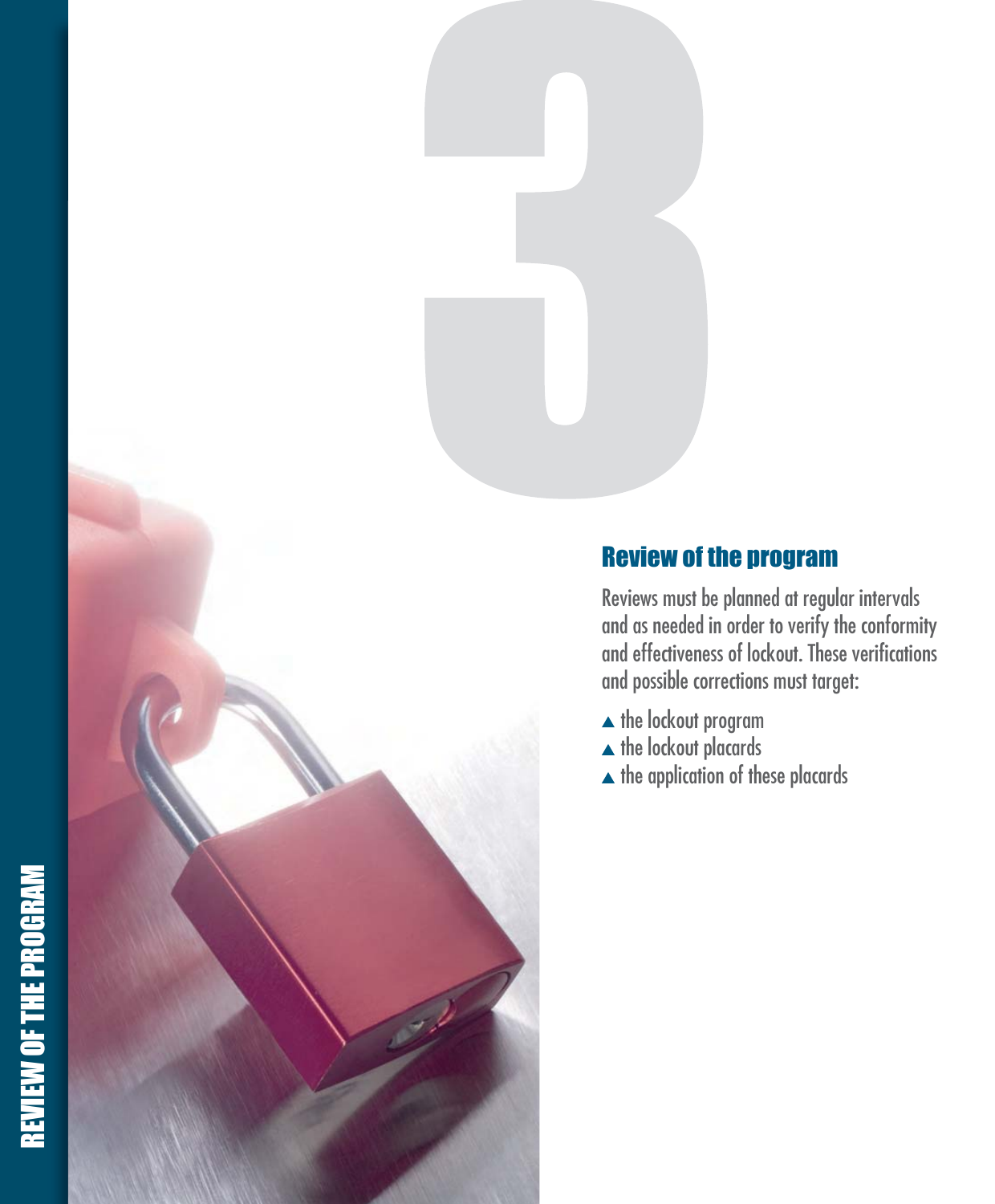#### **Review of the program**

#### Reviewing the program

- $3.1$ Establish the means to be implemented in order to monitor, measure and evaluate the elements in the lockout program.
- Document the results of the review of the lockout program.  $3.2$

Reviewing the lockout placards and their application

- Establish the means to be implemented in order to monitor, validate and evaluate the lockout placards as well as their application.  $3.3$
- Document the results of the review of the lockout placards and their application.  $3.4$

#### Managing nonconformities

Establish the means to be implemented in order to correct and manage the nonconformities identified during the different reviews.  $3.5$ 



**REVIEW OF THE PROGRAM**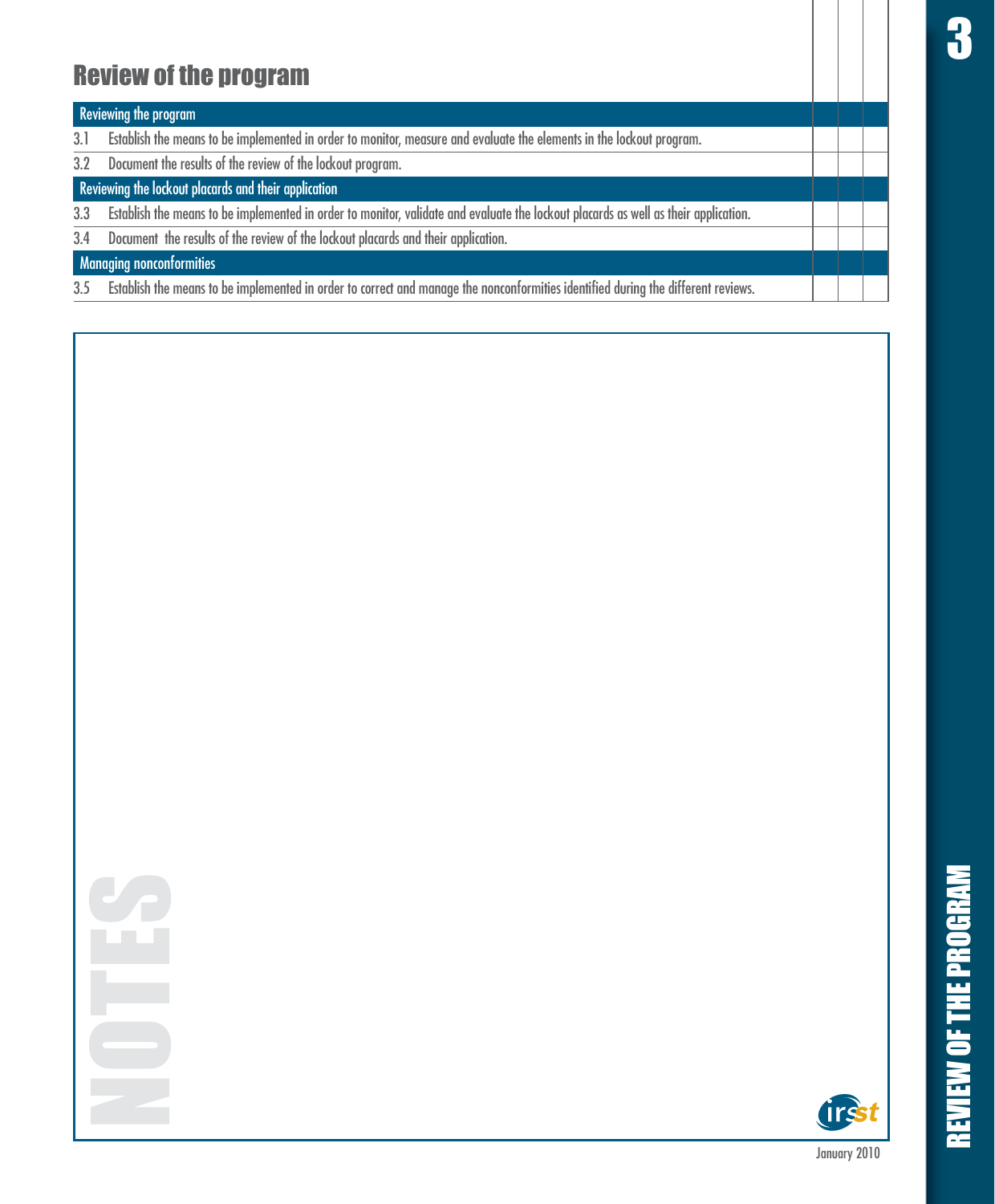



#### **Training**

The host company must offer training<br>on its lockout program to<br>the personnel involved.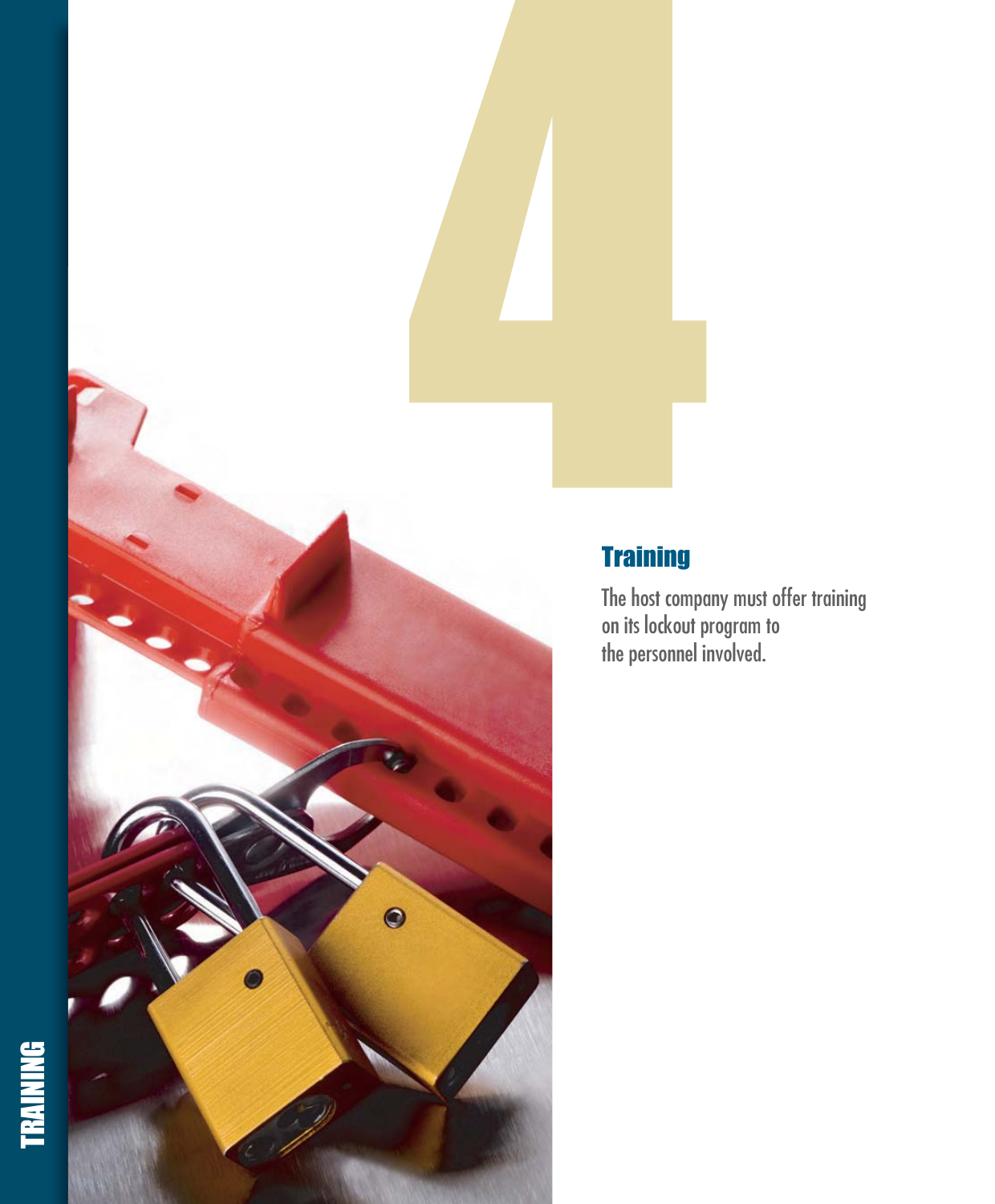#### **Training**

- Ensure that all authorized individuals are trained in relation to the requirements of the lockout program.  $4.1$
- Adapt the training in relation to the responsibilities and tasks of the person to be trained.  $4.2$
- Evaluate the participants' understanding at the end of the training.  $4.3$
- Determine for what reasons and the frequency that retraining is necessary (e.g., following an audit that reveals deficiencies in the  $4.4$ application of lockout, during equipment changes, etc.).
- Evaluate the effectiveness of the training given, and update the content as needed.  $4.5$
- Document the training activities given within the company (e.g., register of trained personnel, date, evaluations, etc.).  $4.6$





**BAINING**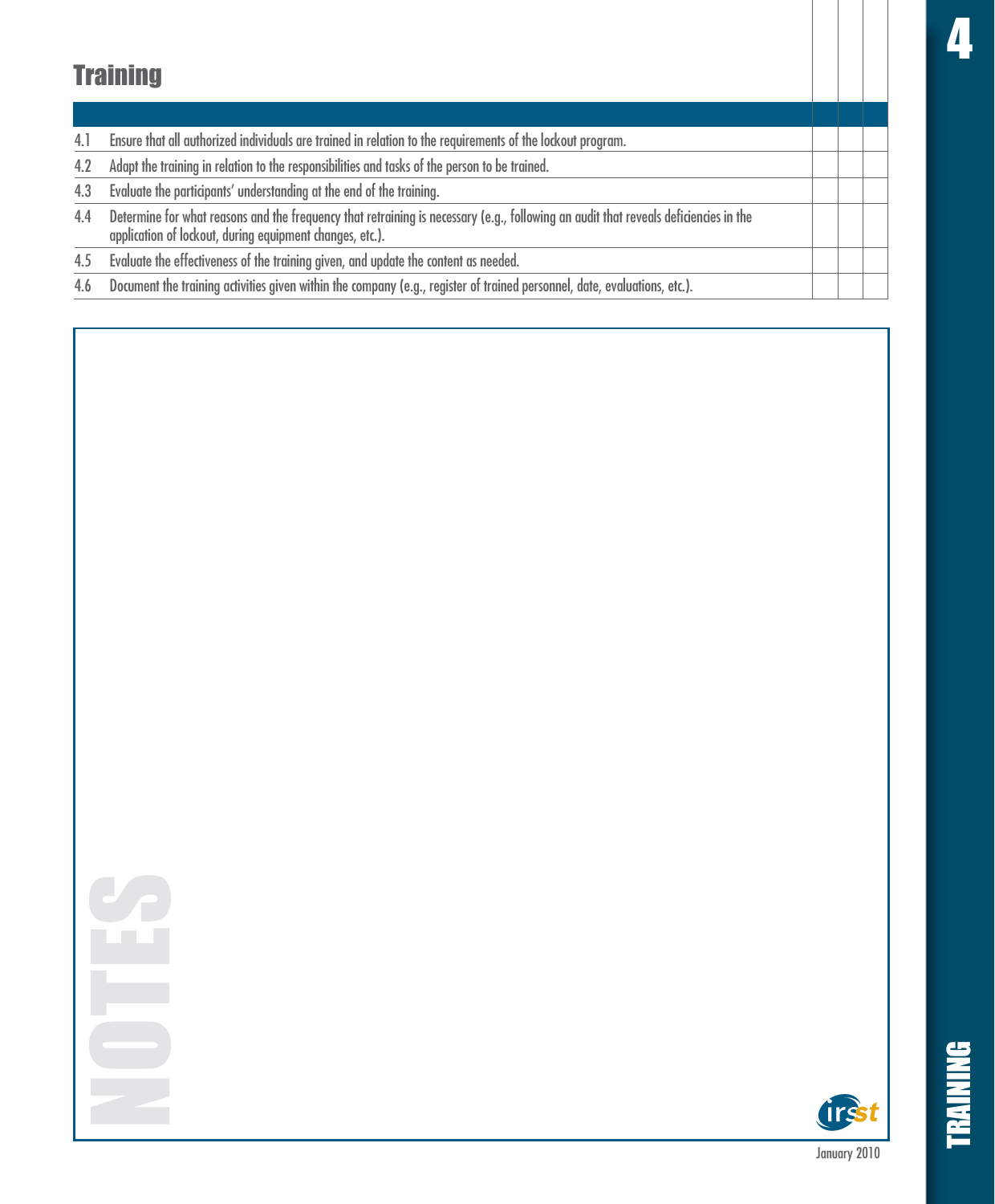### COMMUNICATION **COMMUNICATION**



#### **Communication**

The employees must be informed about lockout in the company. This objective can be coordinated by means of a communication plan.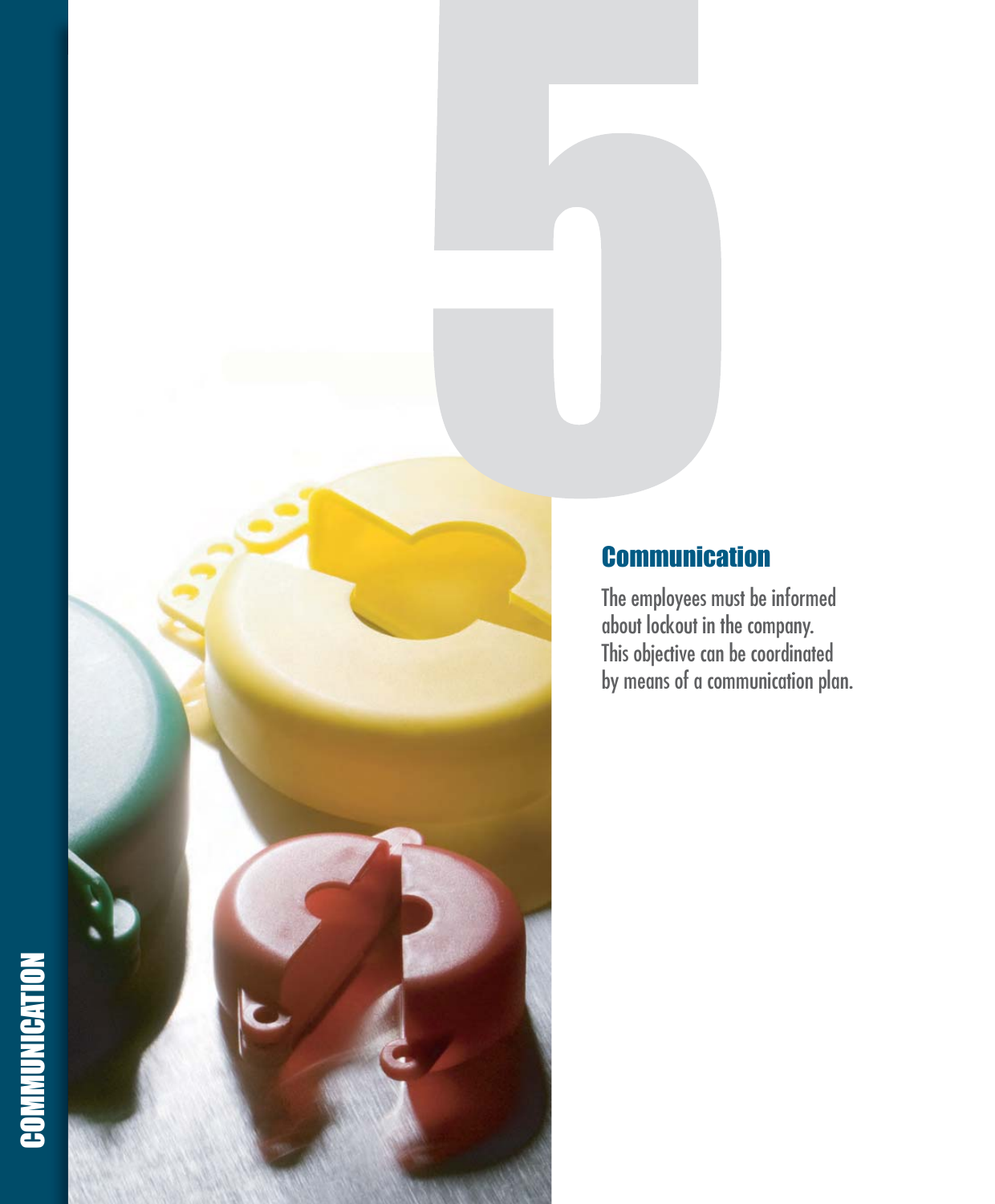#### **Communication**

- Establish the reasons why communication on lockout is necessary (e.g., the changes made to the lockout program, the incidents<br>that occurred that were related to lockout, feedback, or even the results of the reviews).  $5.1$
- $\overline{5.2}$ Determine the means to be implemented for communication on lockout.
- Target the people to be informed. 5.3

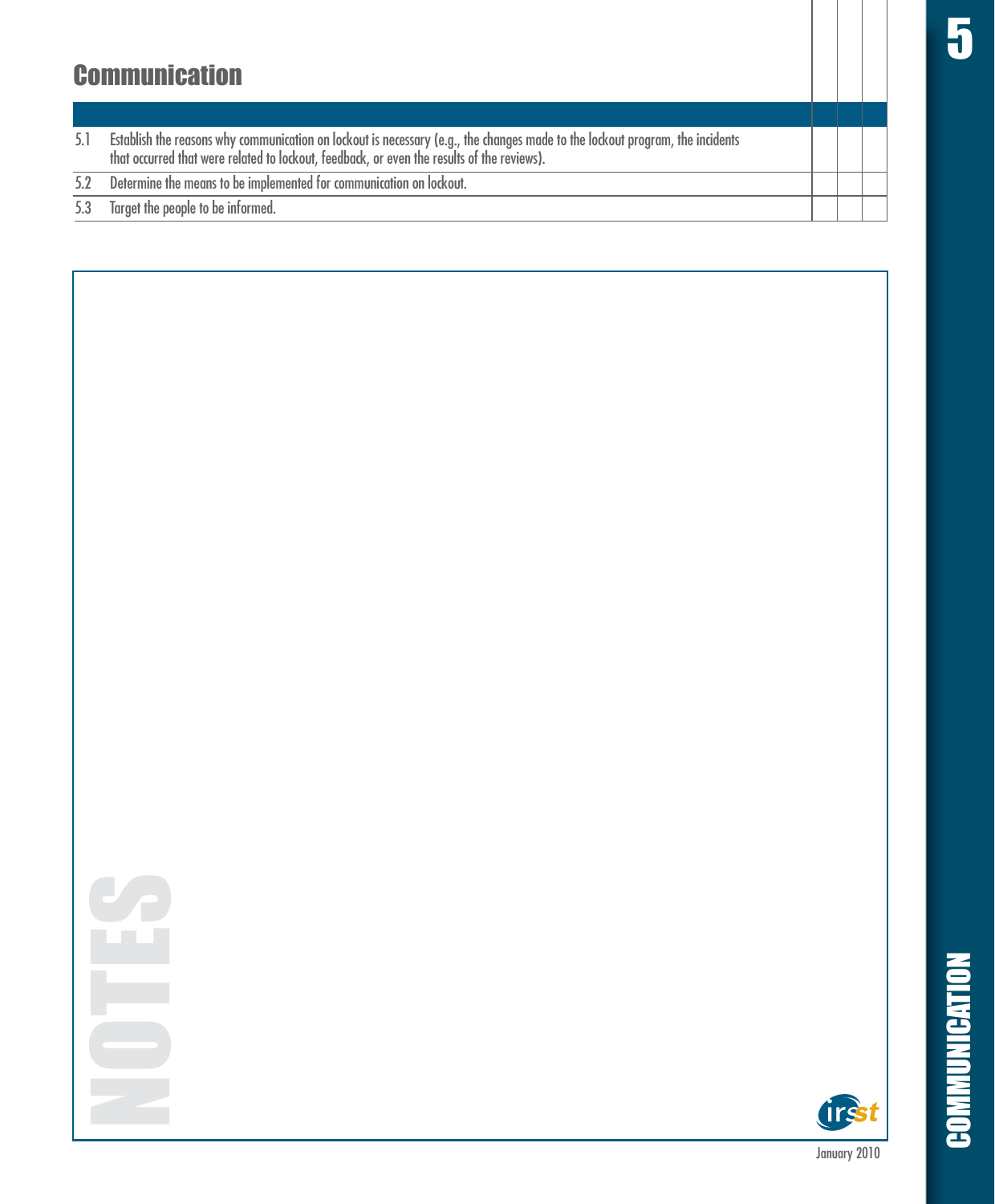## **HAZARDOUS ENERGY SOURCES** HAZARDOUS ENERGY SOURCES



#### Hazardous energy sources

The lockout program must identify, in a general way, all the types of energy present on the equipment that can cause harm to one or more people.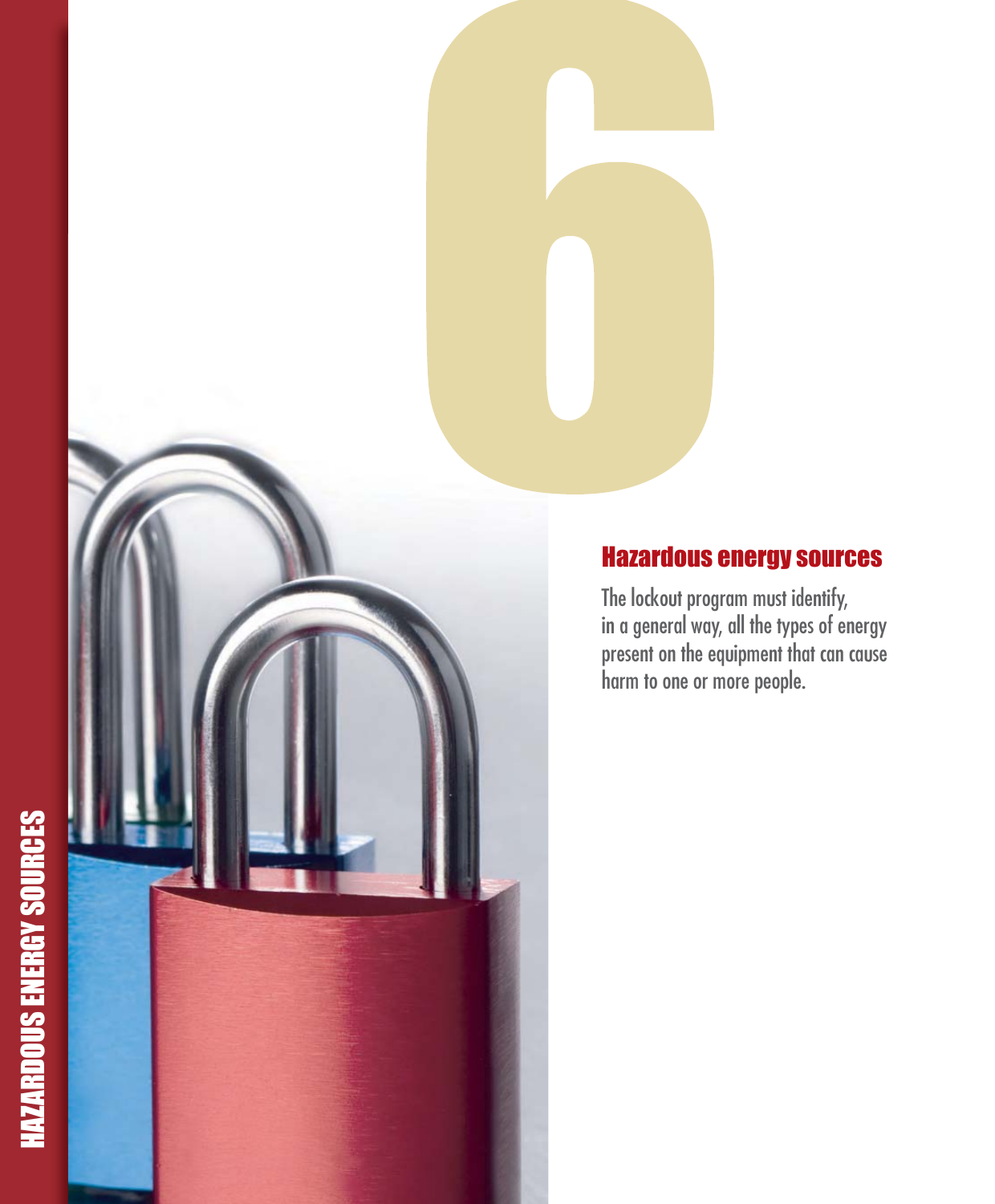**6** 

#### Hazardous energy sources

- 6.1 Electrical energy, including static.
- 6.2 Mechanical energy (e.g., mechanical potential energy [objects at heights, spring] and kinetic energy).
- 6.3 Hydraulic energy (e.g., accumulator, fluid under pressure).
- 6.4 Pneumatic energy (e.g., gas, compressed air, vacuum).
- 6.5 Chemical energy (e.g., toxic, contaminants, flammable products).
- 6.6 Thermal energy (e.g., convection, conduction, radiation).
- $6.7$ adiation (e.g., nuclear and radioactive energies, electromagnetic waves).
- 6.8 Combination of energy (e.g., vapour).
- 6.9 Other energies (e.g., wind, extreme noises).

HAZARDOUS ENERGY SOURCES

**HAZARDOUS ENERGY SOURCES** 

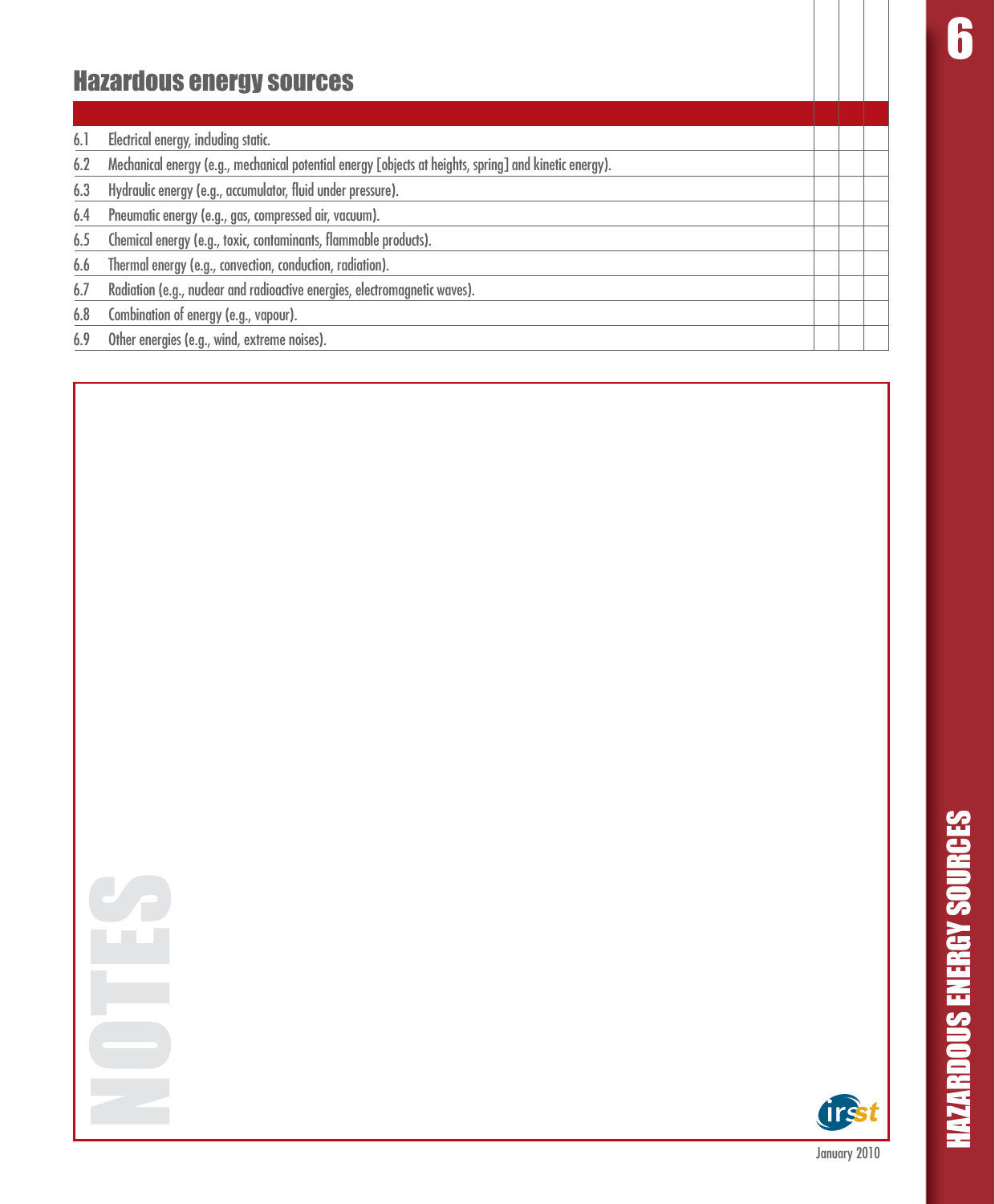# EQUIPMENT DESIGN CHARACTERISTICS



#### **Equipment design characteristics**

All equipment must be designed or modified in order to allow lockout to be applied.

These design requirements involve<br>both manufacturers and company managers.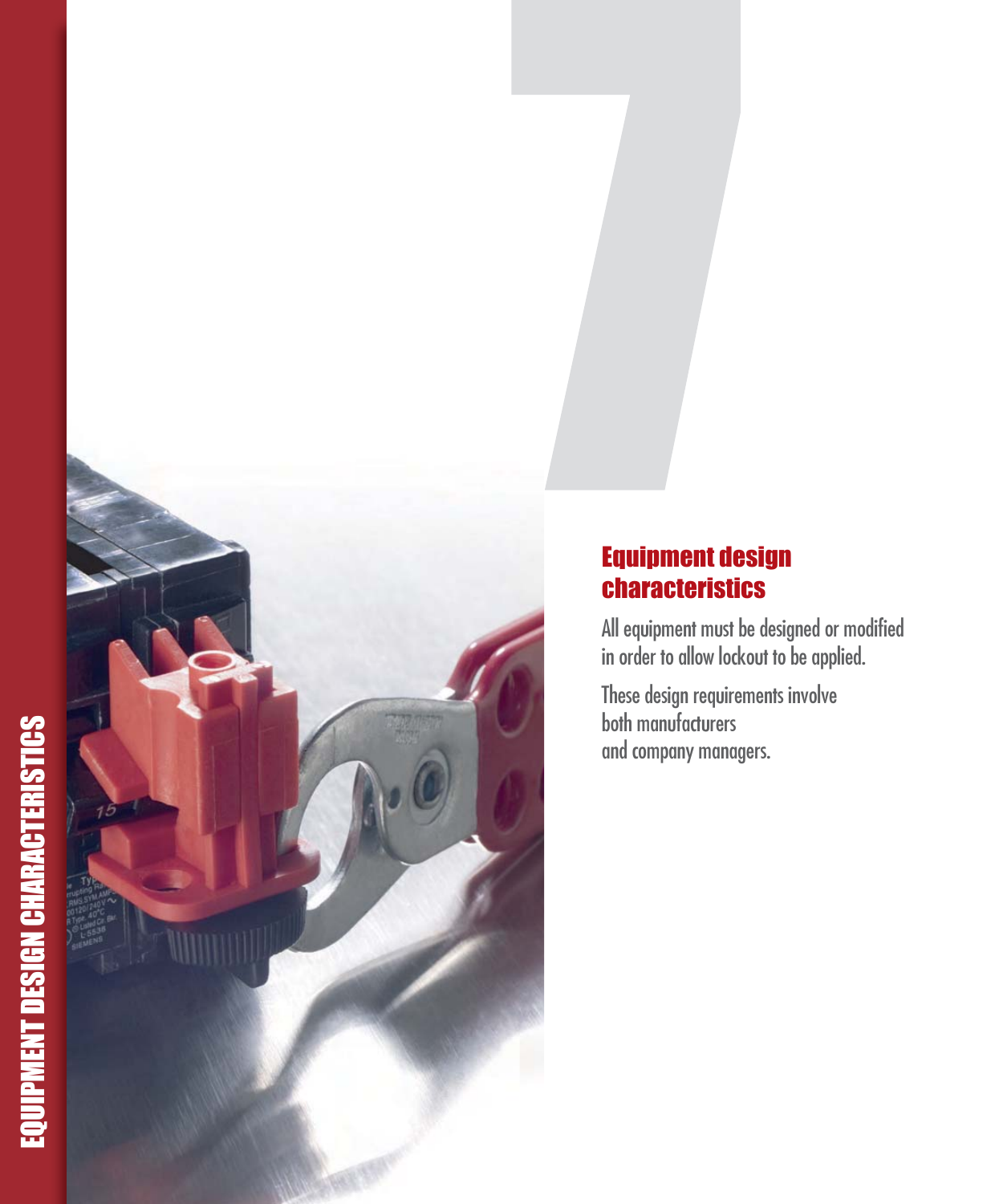| <b>Equipment design characteristics</b> |                                                                                                                                   |  |  |  |
|-----------------------------------------|-----------------------------------------------------------------------------------------------------------------------------------|--|--|--|
|                                         |                                                                                                                                   |  |  |  |
| 7.1                                     | Ensure that all sources of energy present in a piece of equipment and that are hazardous can be shut off.                         |  |  |  |
| 7.2                                     | Ensure that all sources of energy present in a piece of equipment and that are hazardous can be isolated.                         |  |  |  |
| 7.3                                     | Ensure that all sources of energy that accumulate in a piece of equipment and that are hazardous<br>can be dissipated or blocked. |  |  |  |
| 7.4                                     | Ensure that all the cutoff, isolation, dissipation and blocking points are:                                                       |  |  |  |
|                                         | $\triangle$ coded in a uniform way in the entire establishment,                                                                   |  |  |  |
|                                         | ▲ able to be locked out,                                                                                                          |  |  |  |
|                                         | $\blacktriangle$ distinctive and accessible,                                                                                      |  |  |  |
|                                         | in positions of state (open, closed) visible by means of an indicator.                                                            |  |  |  |
| 7.5                                     | When equipment is purchased, ensure that its design characteristics allow lockout to be performed.                                |  |  |  |

#### Remarks:

Making adaptations to equipment by taking into account the lockout procedures that will be applied can greatly facilitate the application of lockout (e.g., installing a device to simultaneously activate the switches for several electrical motors).

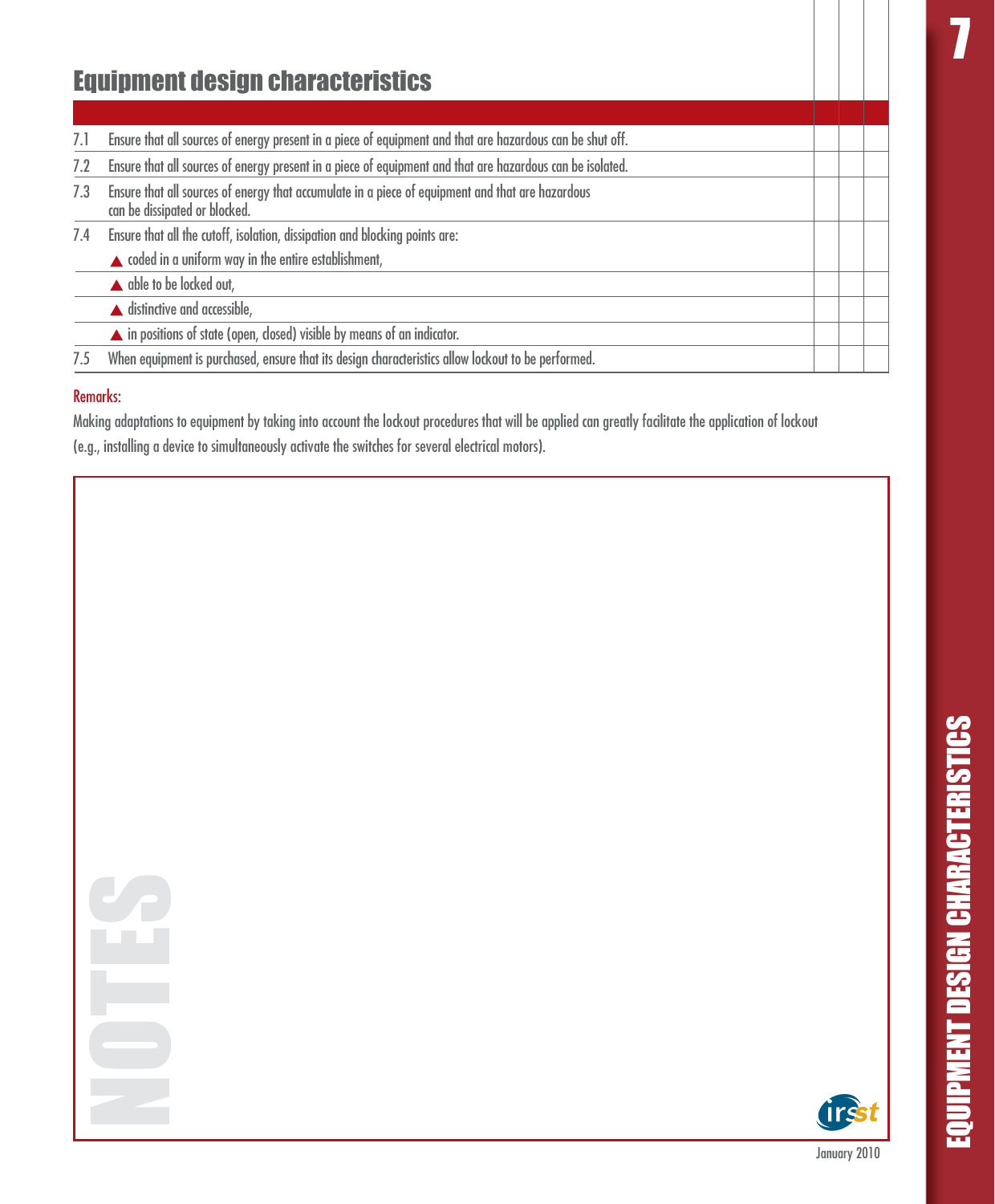## LOCKOUT HARDWARE**LOCKOUT HARDWARE**



#### Lockout hardware

The lockout hardware supplied by the host company indudes all the equipment necessary for lockout to be applied, mainly induding:

- $\blacktriangle$  lockout devices (e.g., personal padlocks, keys, etc.)
- $\blacktriangle$  accessories (e.g., lockout box, lockout jaw, hasp, valve cover, chain, etc.)
- $\blacktriangle$  the means of information to be associated with the lockout devices (e.g., tag, coding, etc.)
- $\blacktriangle$  the means for tracing the history of the lockout work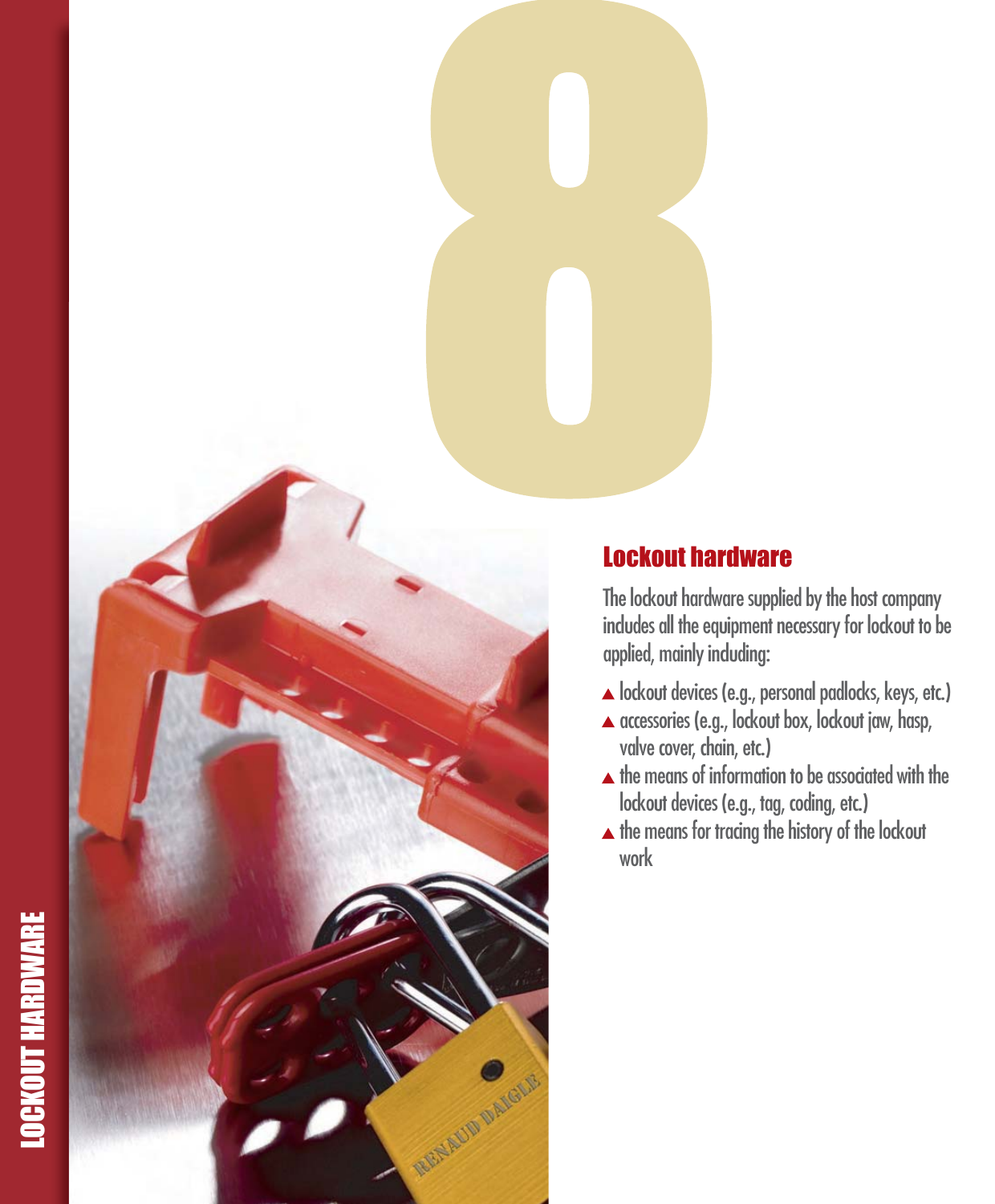#### **Lockout hardware**

- $8.1$ Organize access to all of the lockout hardware (e.g., lockout station).
- $8.2$ Provide distinctive lockout hardware adapted to the conditions to which it will be exposed.
- Supply personalized padlocks.  $8.3$
- Provide means of information that will be associated with the lockout hardware, as needed (e.g., tag, coding, etc.).  $8.4$
- Provide a register for the lockout hardware (e.g., list of padlocks, keys, numbers, etc.). 8.5
- Implement the means for tracing the history of the lockout work (e.g., archiving of placards after use, register, results of 8.6 the lockout application review, etc.) and define their retention period.



**LOCKOUT HARDWARE**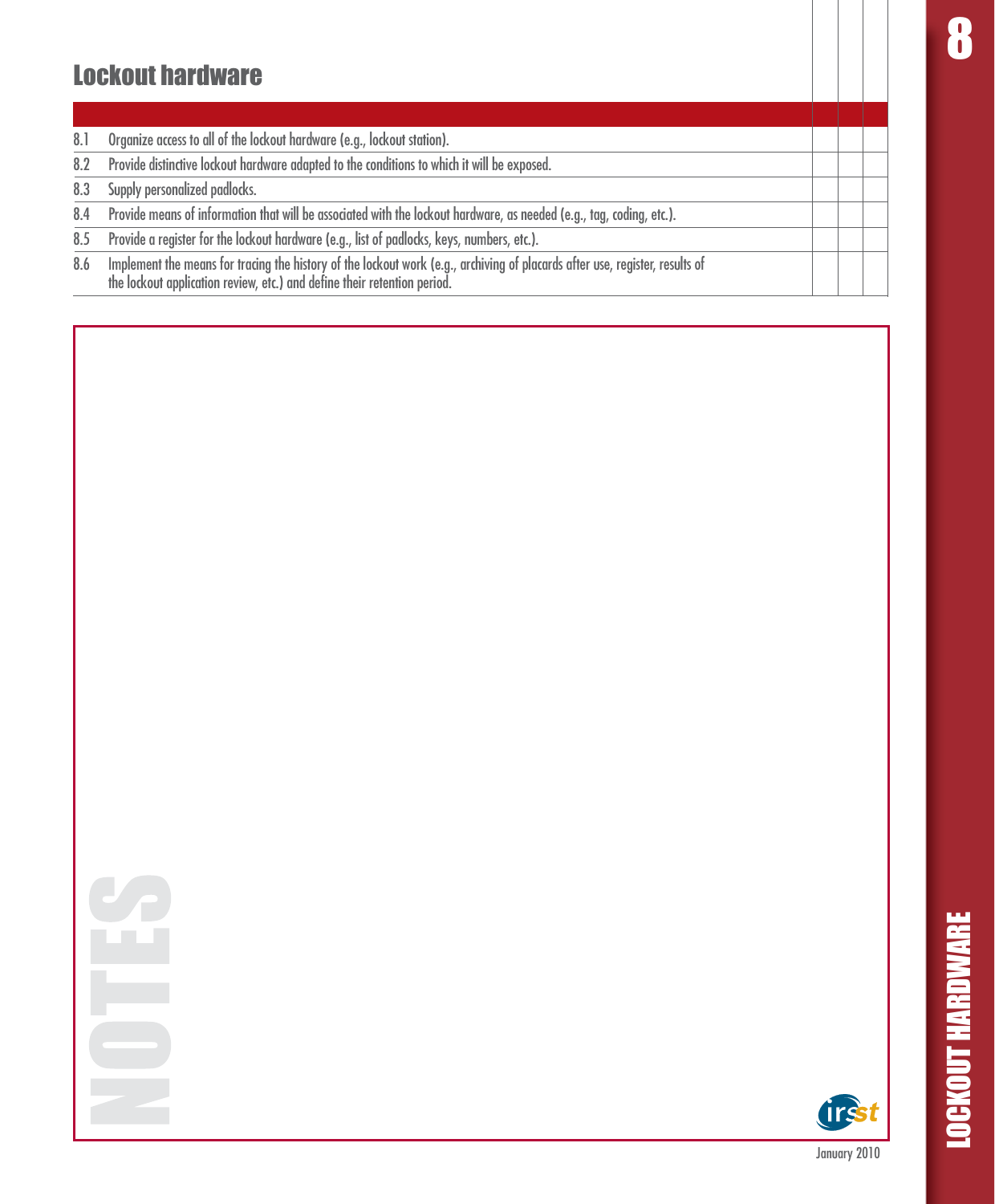

#### Lockout hardware utilization principles

Some basic rules must be respected during the use of the lockout hardware in order to ensure the safety of the participants.

The use of a lockout device on a control system is not considered as lockout. A combination lock should not be used.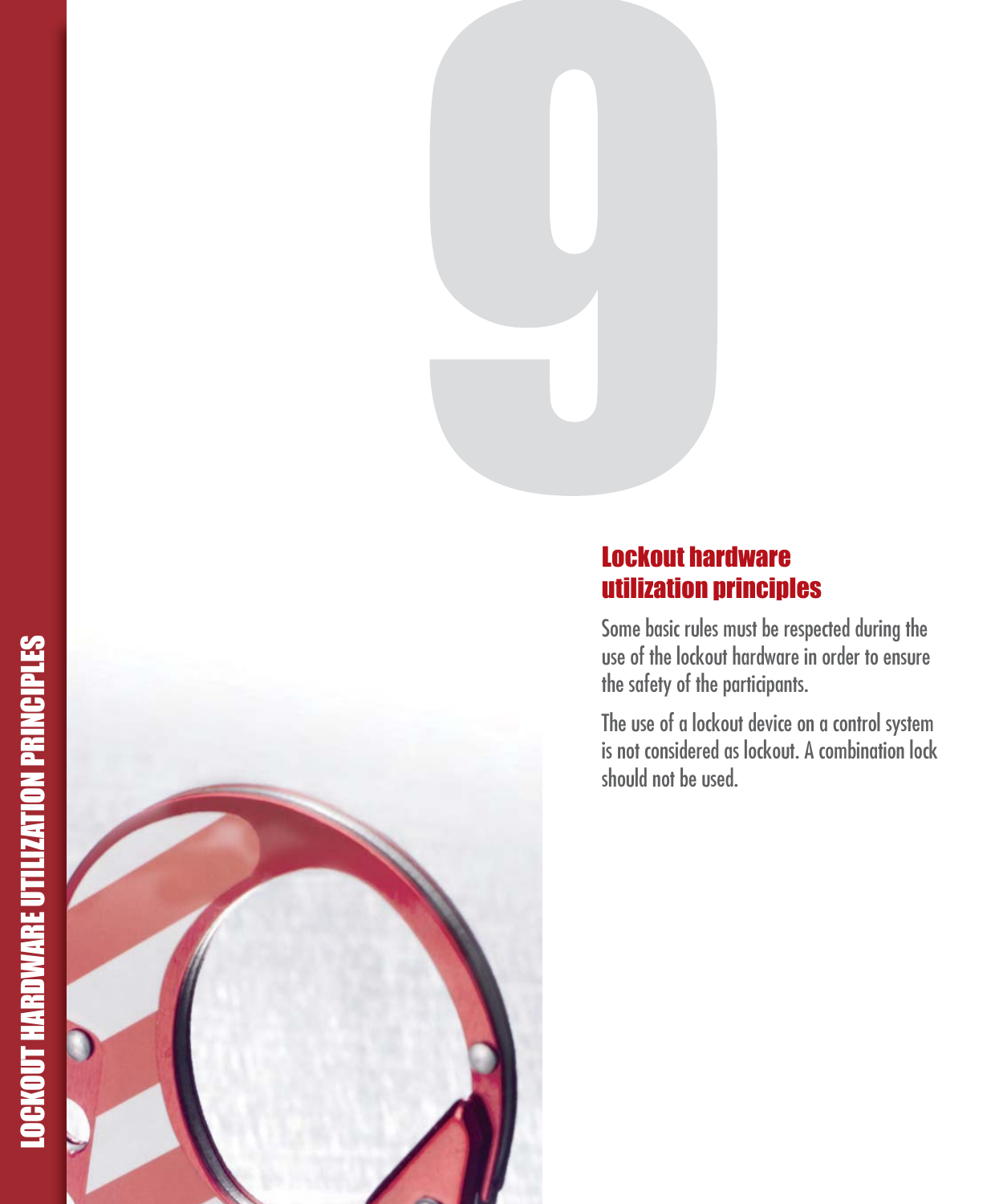#### Lockout hardware utilization principles

#### **Basic rules for all authorized individuals**

- 9.1 Use the padlocks that have been assigned to you and associate them with a means of information, as needed.
- 9.2 Ensure that other employees can install their padlocks on the isolating devices by means of a hasp, or an equivalent means, as soon as there is only one hole available.
- 9.3 Ensure your own safety by installing your own personal padlocks.
- 9.4 Ensure that the key for your own personal padlock remains in your possession.
- 9.5 Authorize only the person who has installed his personal padlock to remove it.

#### Rules of a general nature

- 9.6 Specify that lockout must be achieved by means of a solid mechanical device such as a padlock (a means of information alone does not constitute a lockout device).
- $9.7$ eserve the use of the lockout hardware solely for lockout.
- 9.8 Keep the register of the lockout hardware that is in use in the establishment up to date.

#### Remarks:

#### Only one key per padlock

The basic principle for the use of padlocks is:

 $\blacktriangle$  One padlock, with a single key, for one authorized individual.

Or even:

 $\blacktriangle$  A series of padlocks, with the same lock and a single key, for one authorized individual.



LOCKOUT HARDWARE UTILIZATION PRINCIPLES

**DCKOUT HARDWARE UTILIZATION PRINCIPLES**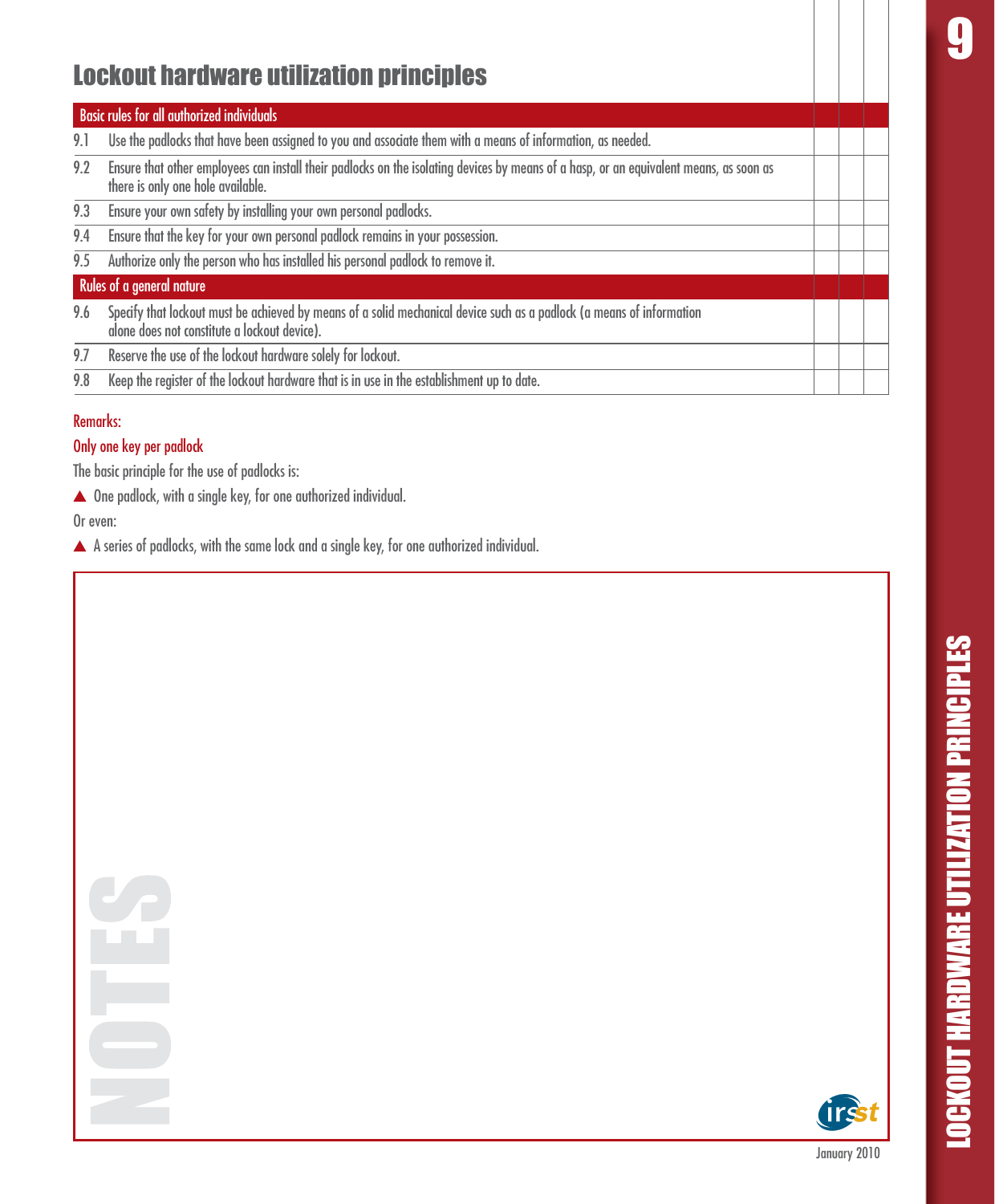# **TARGETED ACTIVITIES AND WORK** TARGETED ACTIVITIES AND WORK



#### Targeted activities and work

Lockout applies during any work where there is a risk of energy being released that can have negative consequences on the well-being of the workers in contact with this equipment.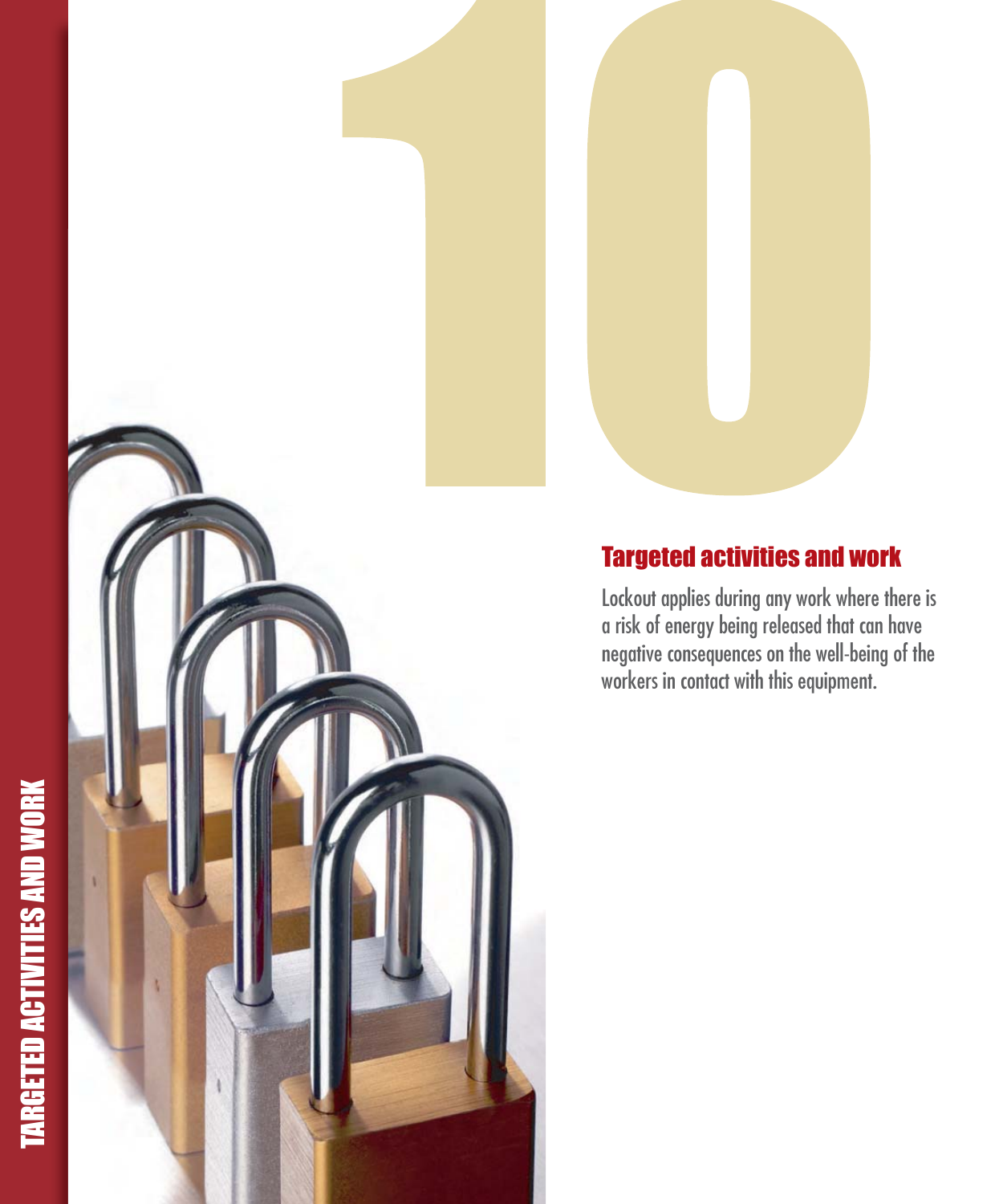### 10

#### Targeted activities and work

10.1 Maintenance (e.g., servicing, cleaning, lubrication, etc.).

10.2 Repair.

10.3 Unjamming.

- 10.4 Installation and removal (e.g., erecting, assembly, setting up, construction, dismantling, demolition, modification, replacement, etc.).
- 10.5 Adjustment (setting), and tuning.

10.6 Troubleshooting (e.g., verification, investigative work and fault finding, etc.).

- 10.7 Stoppage (e.g., shutdown for stocking, production stoppage, prolonged stoppage, etc.).
- 10.8 Inspection of the equipment.

10.9 Other.

TARGETED ACTIVITIES AND WORK

**TARGETED ACTIVITIES AND WORK** 

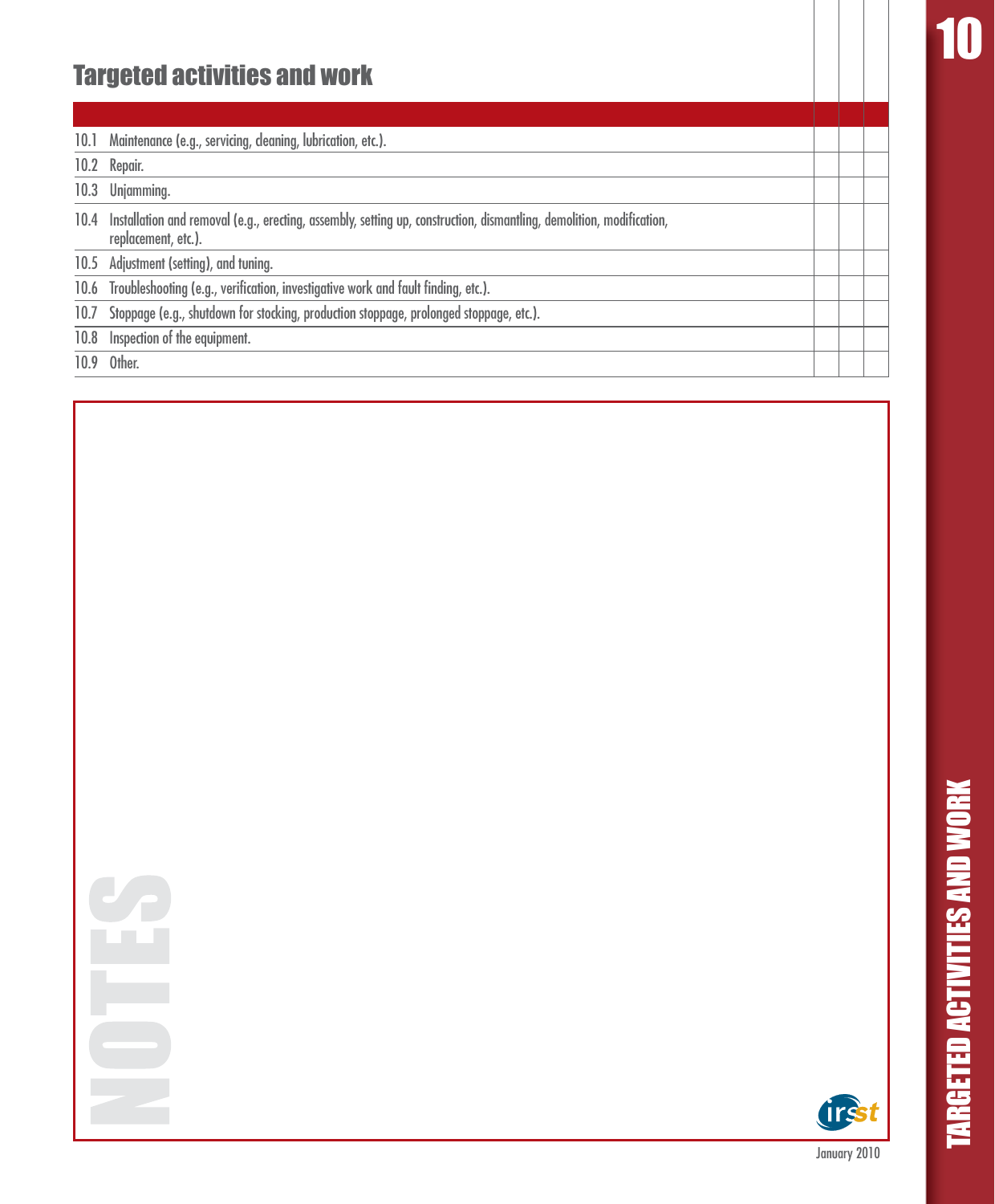## **GENERAL LOCKOUT PROCEDURE** GENERAL LOCKOUT PROCEDURE





The aim of this section is to propose a general sequence on which the lockout procedure for each task will be developed.

Generally, the steps follow one another as described in the table opposite. However, there can be other specific measures to be considered, depending on the task, the equipment and the immediate surroundings.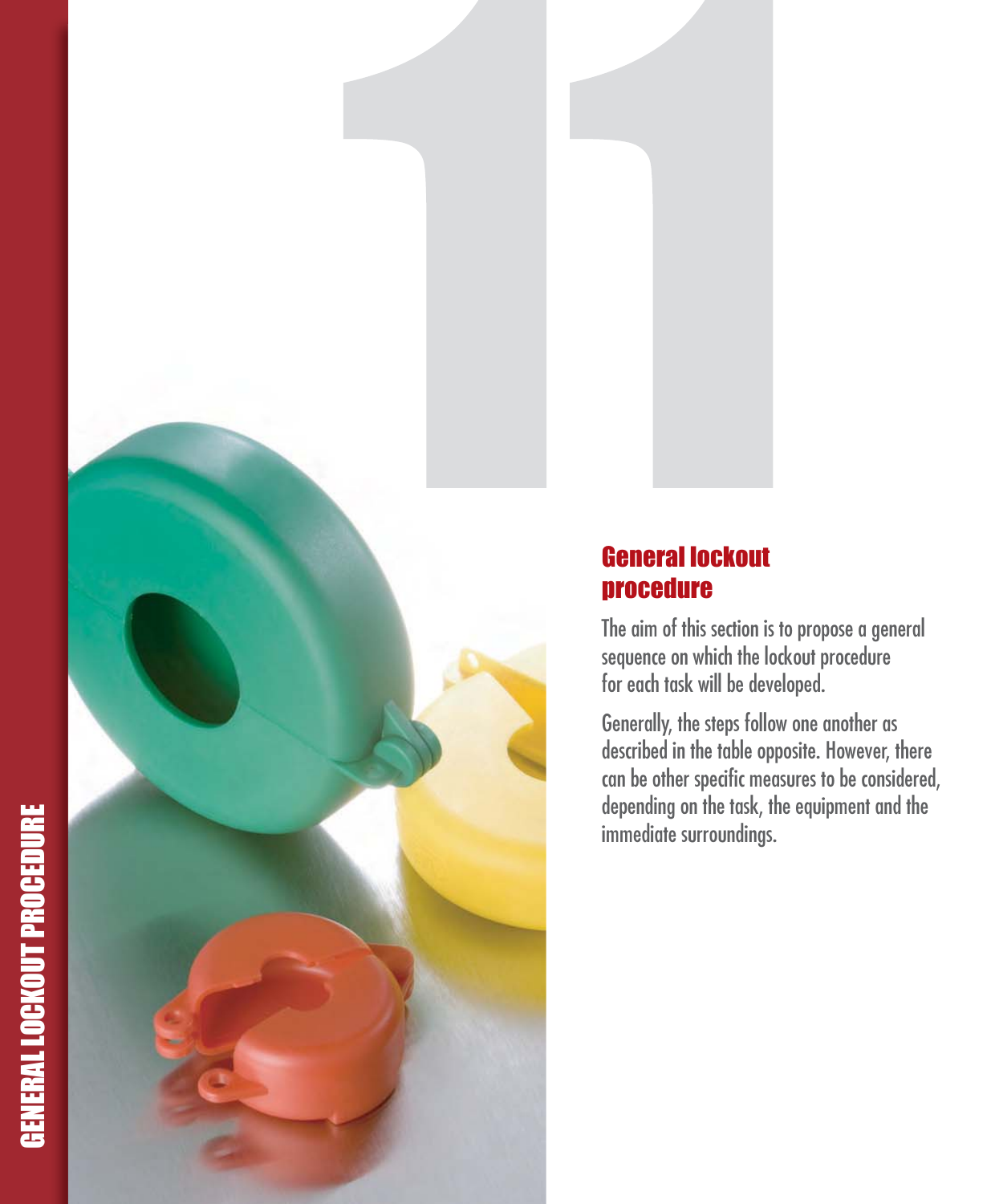#### General lockout procedure

#### Sequence of steps 11.1 Issue a work order, or the equivalent, which determines the task, and the equipment to be locked out. 11.2 Read the lockout placard associated with the task to be performed. 11.3 Determine the necessary lockout hardware by referring to the lockout placard.  $11.4$ entify the equipment targeted by lockout, and inform the personnel (including the operator). 11.5 Delimit, if necessary, the location of the work to be performed by erecting a safety perimeter. 11.6 Shut down the equipment according to the usual safety methods. 11.7 Isolate the hazardous energy sources (e.g., opening the electrical switches, dosing a valve, etc.). 11.8 Apply locks (e.g., padlocks) to the energy isolating devices and, if required, establish a means of information. 11.9 Dissipate, confine and block the residual energies. 11.10 Apply locks (e.g., padlocks) to the dissipating, confining and blocking devices for the residual energies and, if required, establish a means of information. 11.11 Verify the absence of energy by using the most reliable and safest means possible (e.g., start-up test).

#### Remarks:

Precautions must be taken reaardina electrical eneray. Only people aualified to operate the electrical eaujoment can carry out the isolation step for this eneray. These aualifications will mainly depend on the voltage present.

#### Reminders:

- $\triangle$  Low voltage [30 V 750 V] / High voltage [> 750 V].
- ▲ The precautions to be taken when a switch is opened are presented in the *Lockout* document of the Industrial Accident Prevention Association (IAPA):

"Remember when disconnectina switches stand clear of the box, to one side, and face away while operatina the switch with your left hand. This is to minimize risk of iniurv should the switch explode due to arcina. When openina the main disconnect, a auick step to the right should be taken, as the knives disenagae or when closing the main disconnect, the knives engage.

If the machine is of a different confiauration with the disconnect switch on the opposite side, reverse vour position and use vour right hand to operate the the state the comparate the comparate the comparate the comparat switch. Anv difficulties should be reported to supervision."

> **GENERAL LOCKOUT PROCEDURE** GENERAL LOCKOUT PROCEDURE

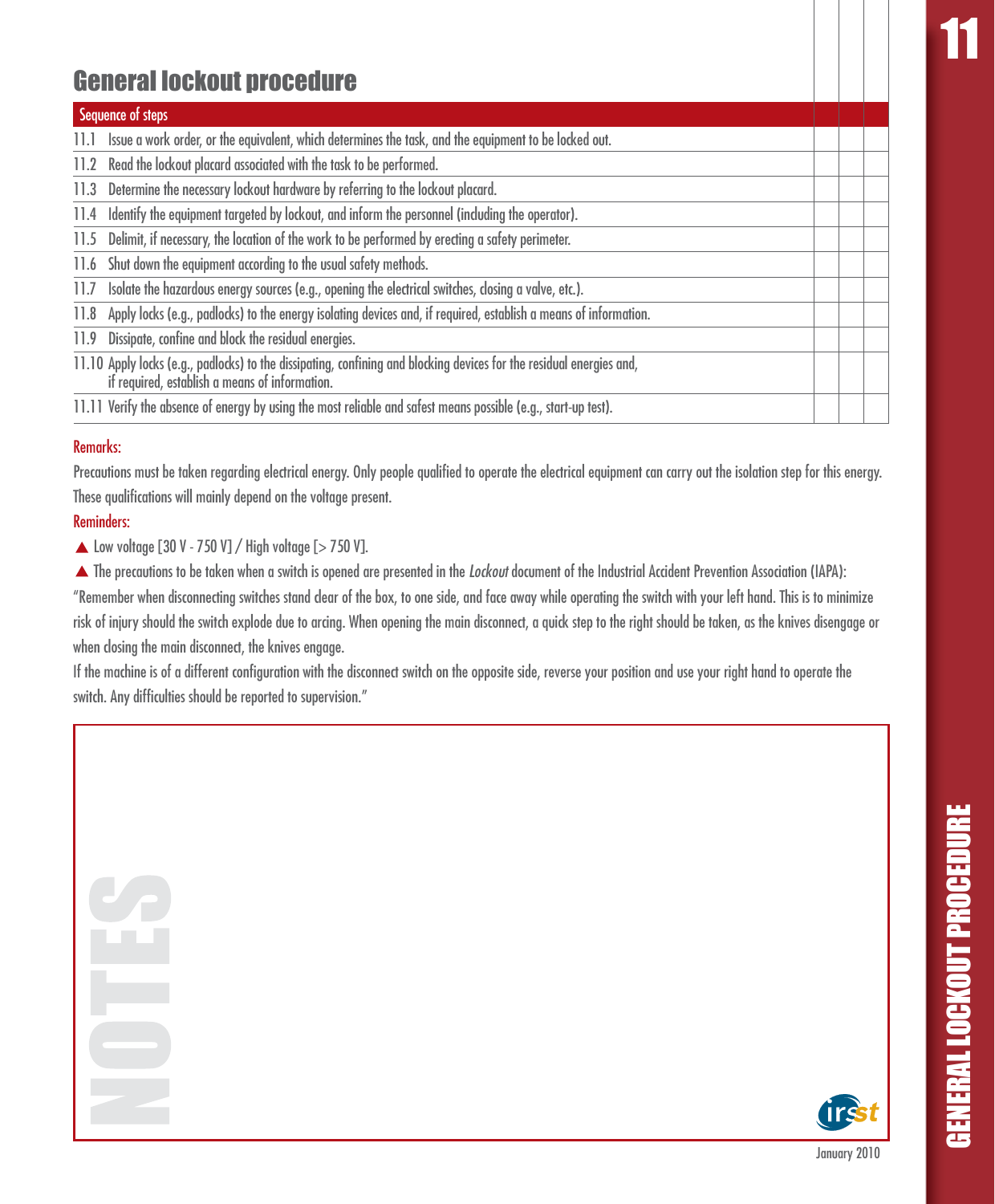

#### Locking out equipment in the immediate surroundings

A lockout procedure may involve several pieces of equipment. Depending on the task to be carried out, the equipment in the immediate surroundings can also be a source of danger.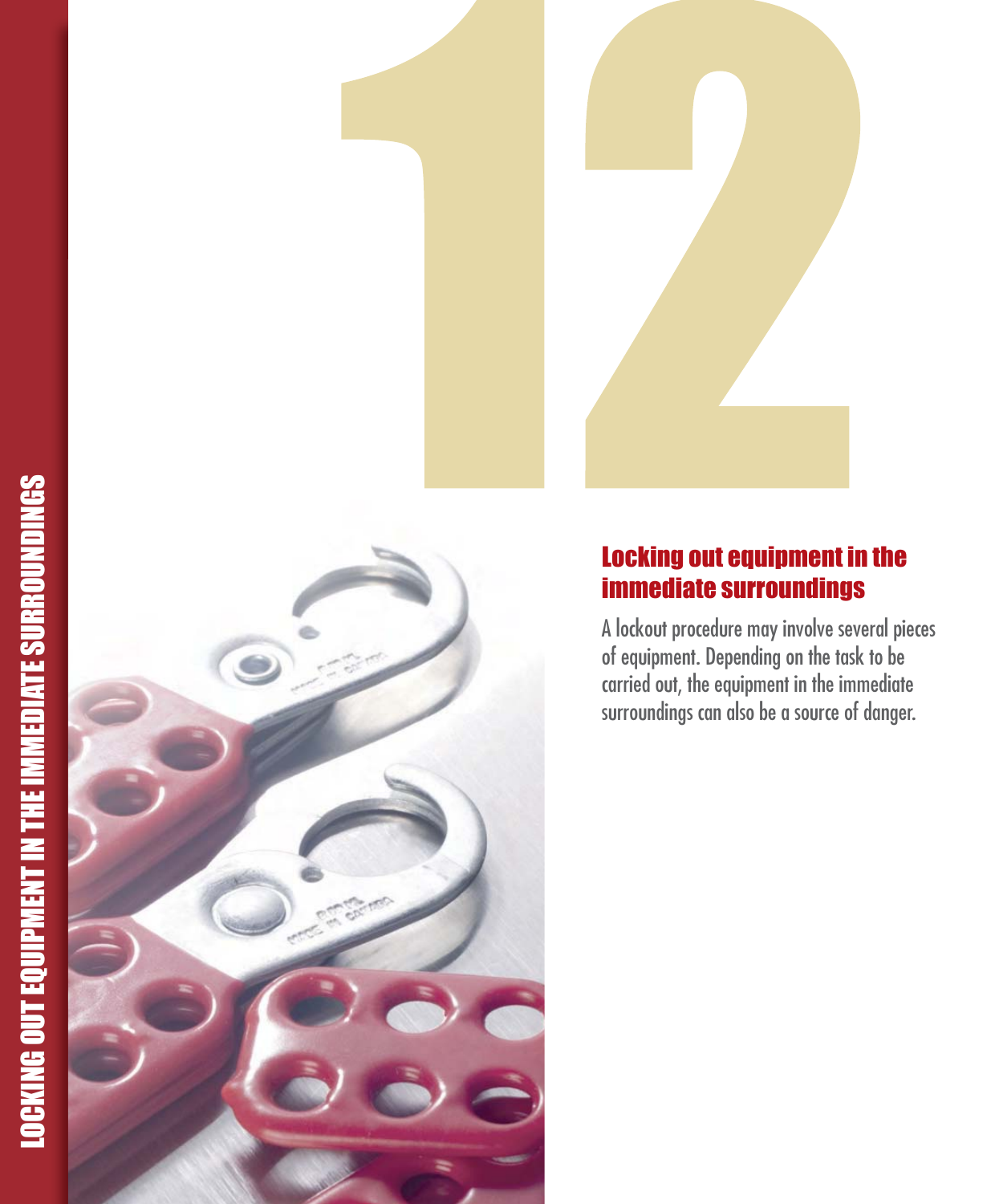12.1 When a lockout procedure related to a task is being developed, take into consideration the equipment present in the immediate surroundinas.

#### Remarks:

#### Examples of lockout of equipment in the immediate surroundings:

- The lockout of production equipment associated with input and output conveyors: To ensure worker safety during work on the equipment to be locked out, the conveyors upstream and downstream must also be locked out.
- ▲ Changing of ballast in a workshop where there is an overhead crane:

If, when ballast is being changed, the overhead crane can hit the worker, he must then apply the lockout procedure for the overhead crane, in addition to controlling the energies related to ballast changing.

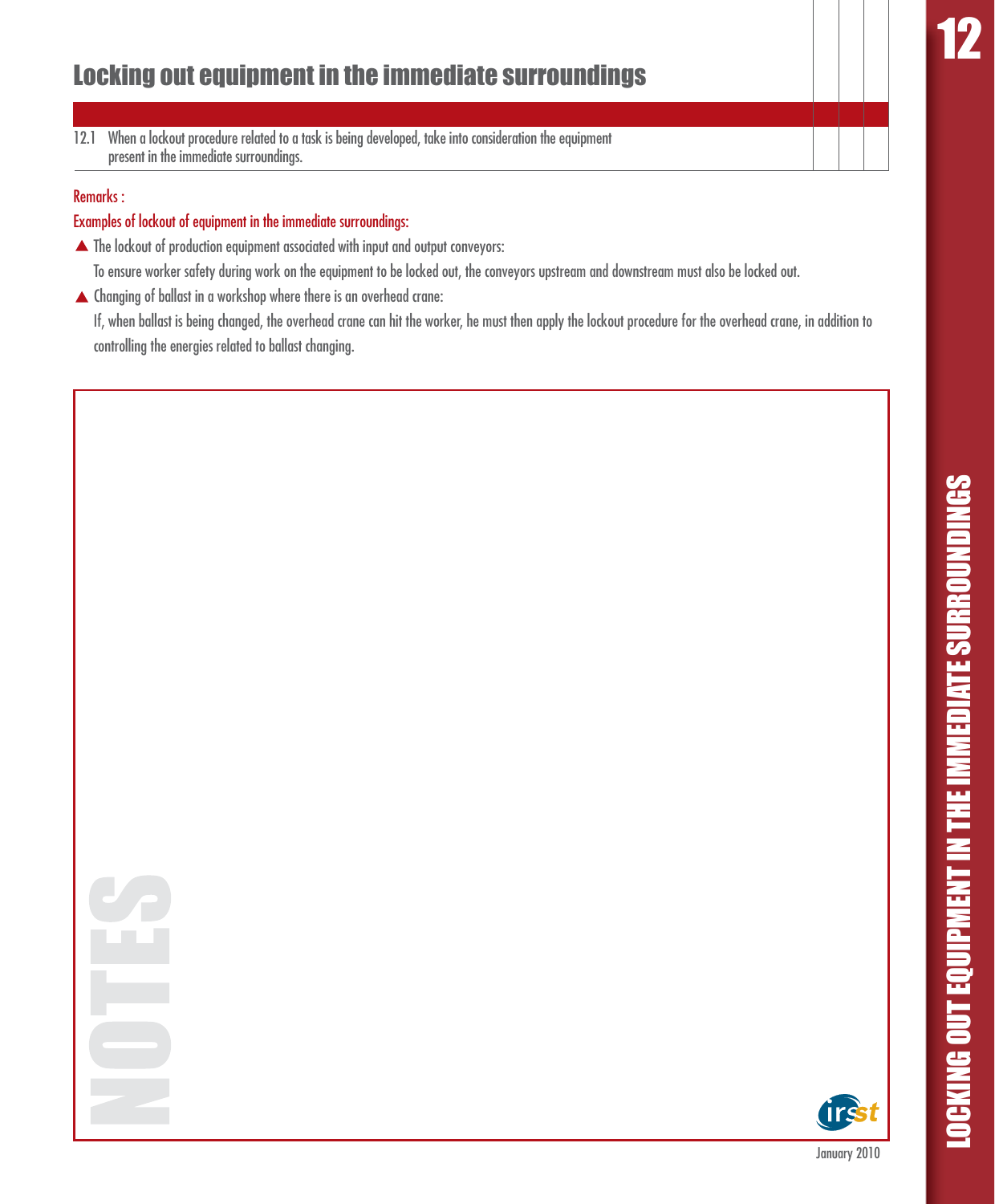



A return-to-service procedure, or unlocking, is the logical next step to the lockout procedure.

The aim of this section is to propose a general sequence on which the return-to-service procedures will be developed.

Generally, the steps will be in the reverse order to the lockout procedure. However, there may be other specific measures to be considered, depending on the task, the equipment and the immediate surroundings.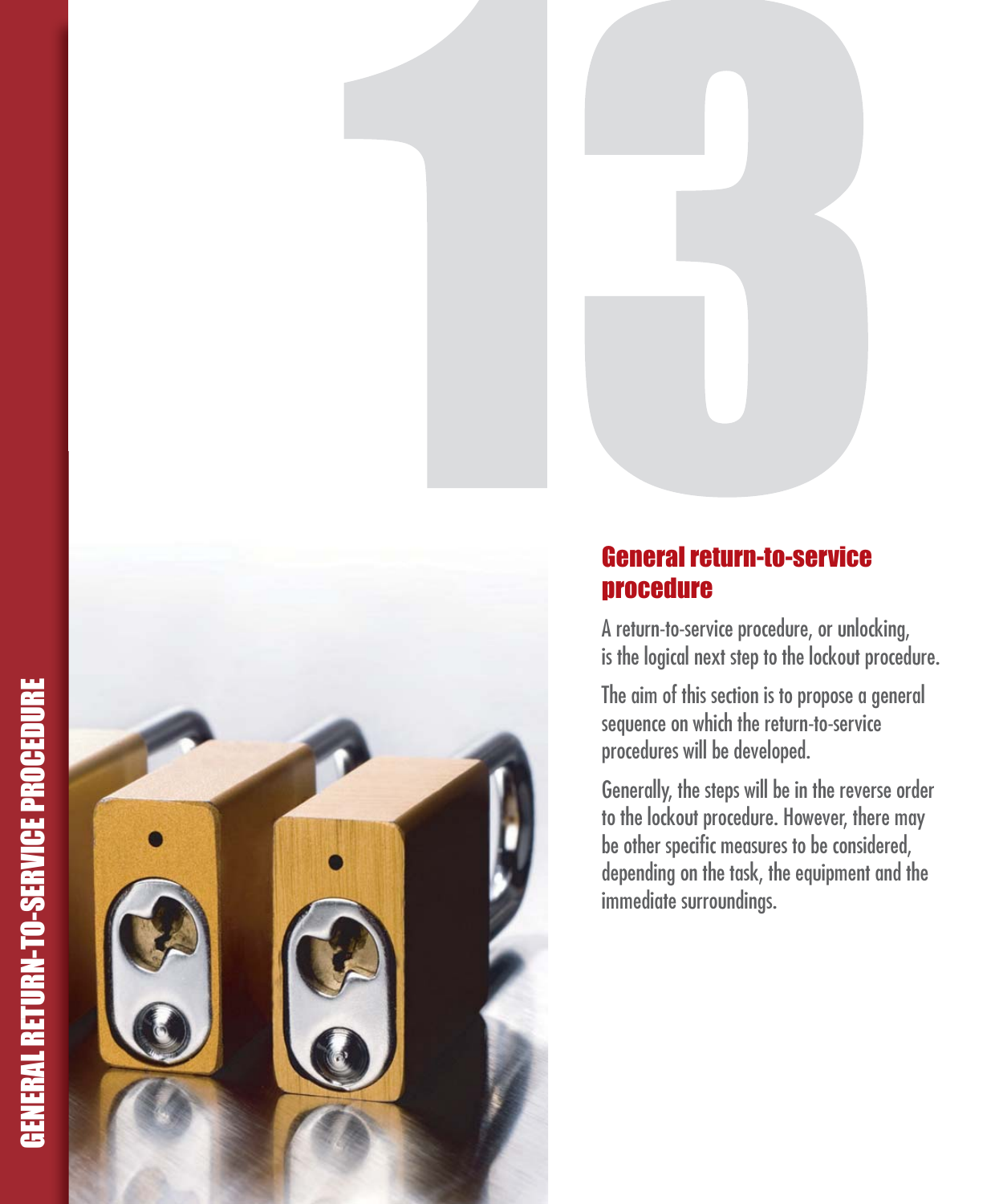### **IR**

#### General return-to-service procedure

- 13.1 Inform the designated person (e.g., operator) about the intention to return the equipment to service.
- $13.2$ ead the lockout placard that contains the return-to-service procedure.
- 13.3 Check that no one is near or in the equipment danger zones.
- 13.4 Check whether the work has in fact been completed and whether the guards have been put back in position.
- 13.5 Ensure that the padlocks have been removed by each of the authorized individuals who worked on the equipment.
- 13.6 Reenergize the equipment in accordance with the established instructions.
- 13.7 Ensure that the equipment has been returned to service and its proper operation verified by the designated person (e.g., operator).



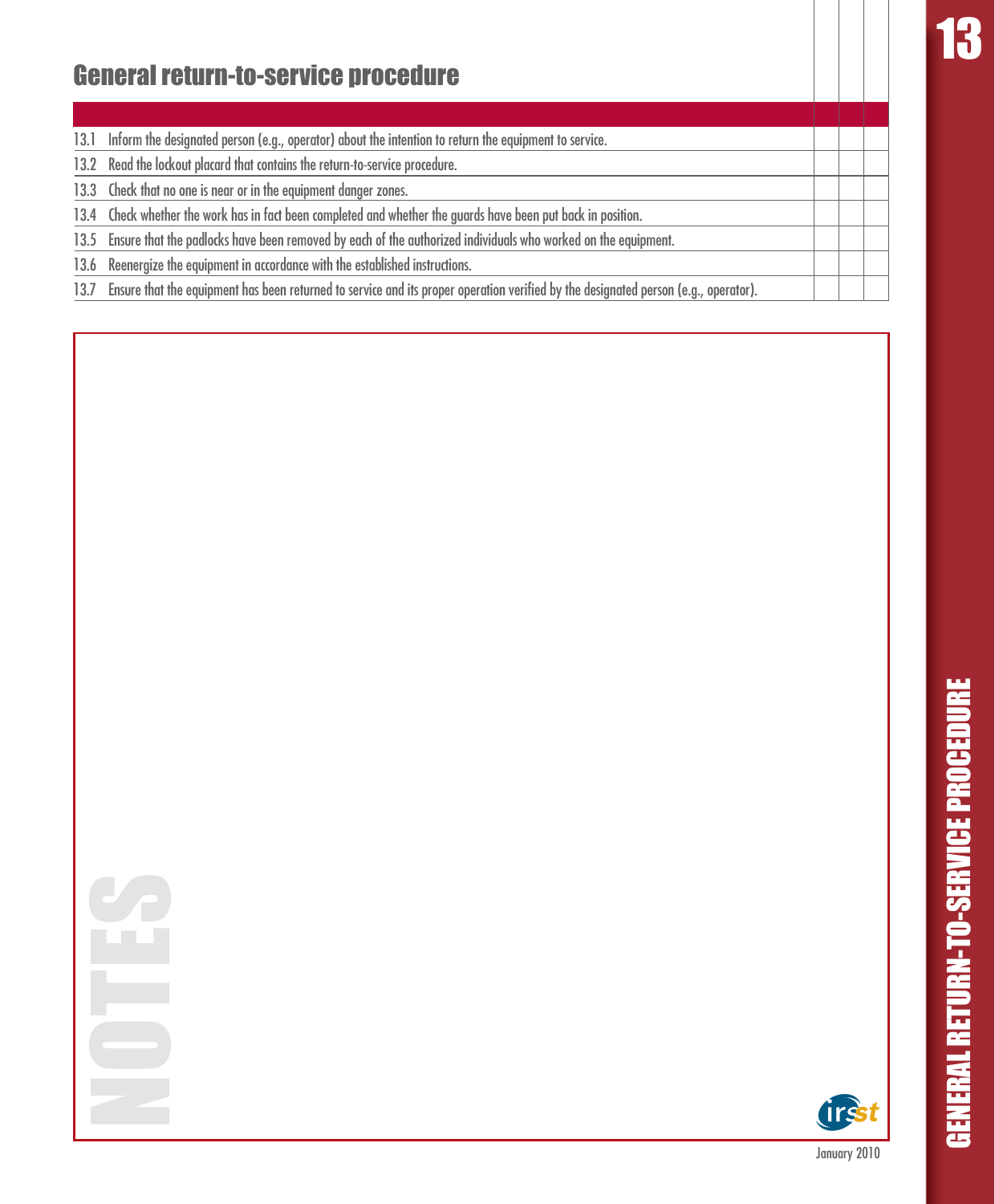# GENERAL LOCKOUT PLACARDS



#### **General lockout** placards

The program must propose a basic structure on which the lockout placards will be developed.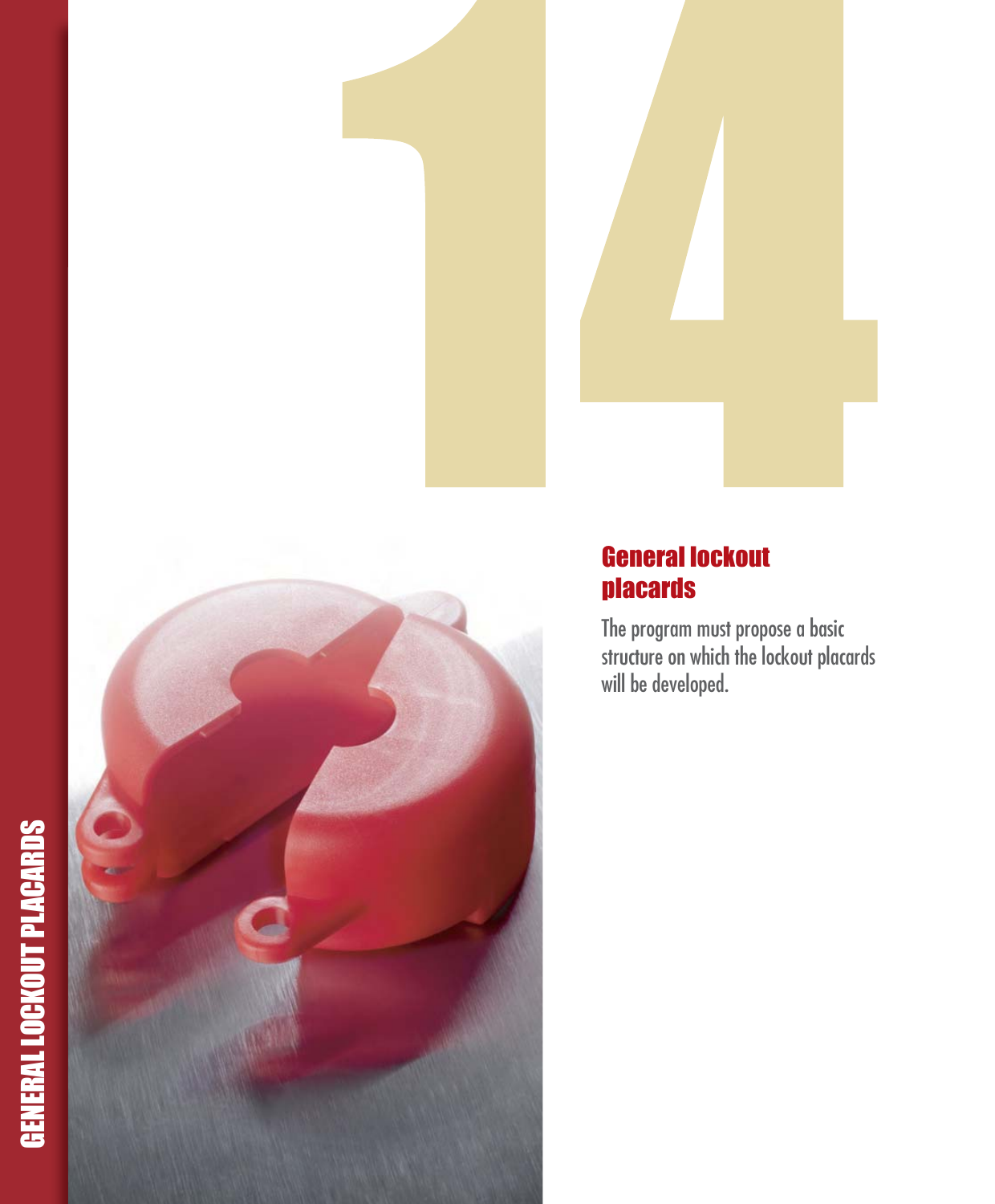#### General lockout placards

- 14.1 Plan for a lockout placard for each task to be performed (several tasks can be arouped on the same placard).
- 14.2 Ensure that each placard complies with the lockout program.
- 14.3 Ensure that the placards are easily understandable by the users (e.g., diagrams, photographs, etc.).
- 14.4 Validate the lockout placards before their first use.

#### Content of a lockout placard

- 14.5 Ensure that each placard contains, if required:
- A a distinct identification code,
- $\blacktriangle$  identification and location of the equipment to be locked out,
- $\blacktriangle$  the list of the energy isolating devices and the corresponding lockout points
- $\blacktriangle$  the list of the necessary lockout hardware and the total number of elements to use,
- $\blacktriangle$  the list of personal and collective protective equipment (e.g., falls from heights, confined space, etc.),
- $\blacktriangle$  the sequence of the equipment lockout procedure,
- $\blacktriangle$  the sequence of the equipment return-to-service procedure, if necessary,
- $\blacktriangle$  the specifications regarding the procedures for verifying the isolation of energy sources,
- $\blacktriangle$  a means for following the state of advancement of the procedure,
- $\blacktriangle$  a section for the authorized individual to enter information,
- $\blacktriangle$  a section for the authorized individual to sign the lockout placard,
- $\blacktriangle$  the name of the person who validated the placard before its first use and the validation date,
- $\blacktriangle$  the revision dates.

#### Remarks:

Certain points detailed in part 14.5 apply to mobile lockout placards. These "mobile" placards are placards that must be collected, completed and returned to the individuals in charae of lockout.

However, other types of lockout placards exist, namely the fixed placards installed directly on the eauipment,

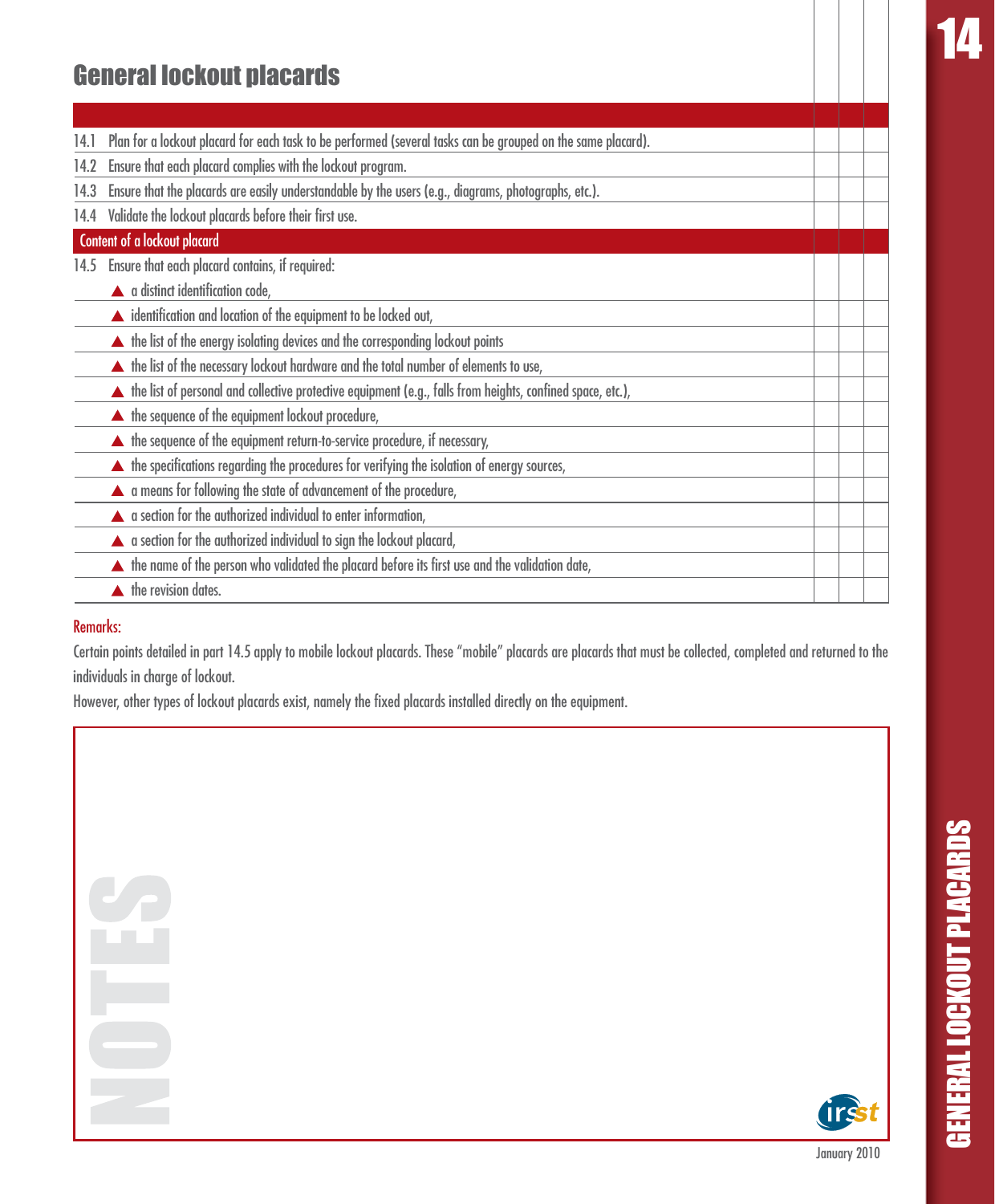## **CONTINUITY OF LOCKOUT** CONTINUITY OF LOCKOUT



#### Continuity of lockout

Continuity of lockout must be ensured at all times. The situations for which it must be planned are, for example:

- $\blacktriangle$  changes in shift of the authorized individuals involved
- ▲ lockout work lasting several days
- $\blacktriangle$  work in which the authorized individuals involved change during the same work shift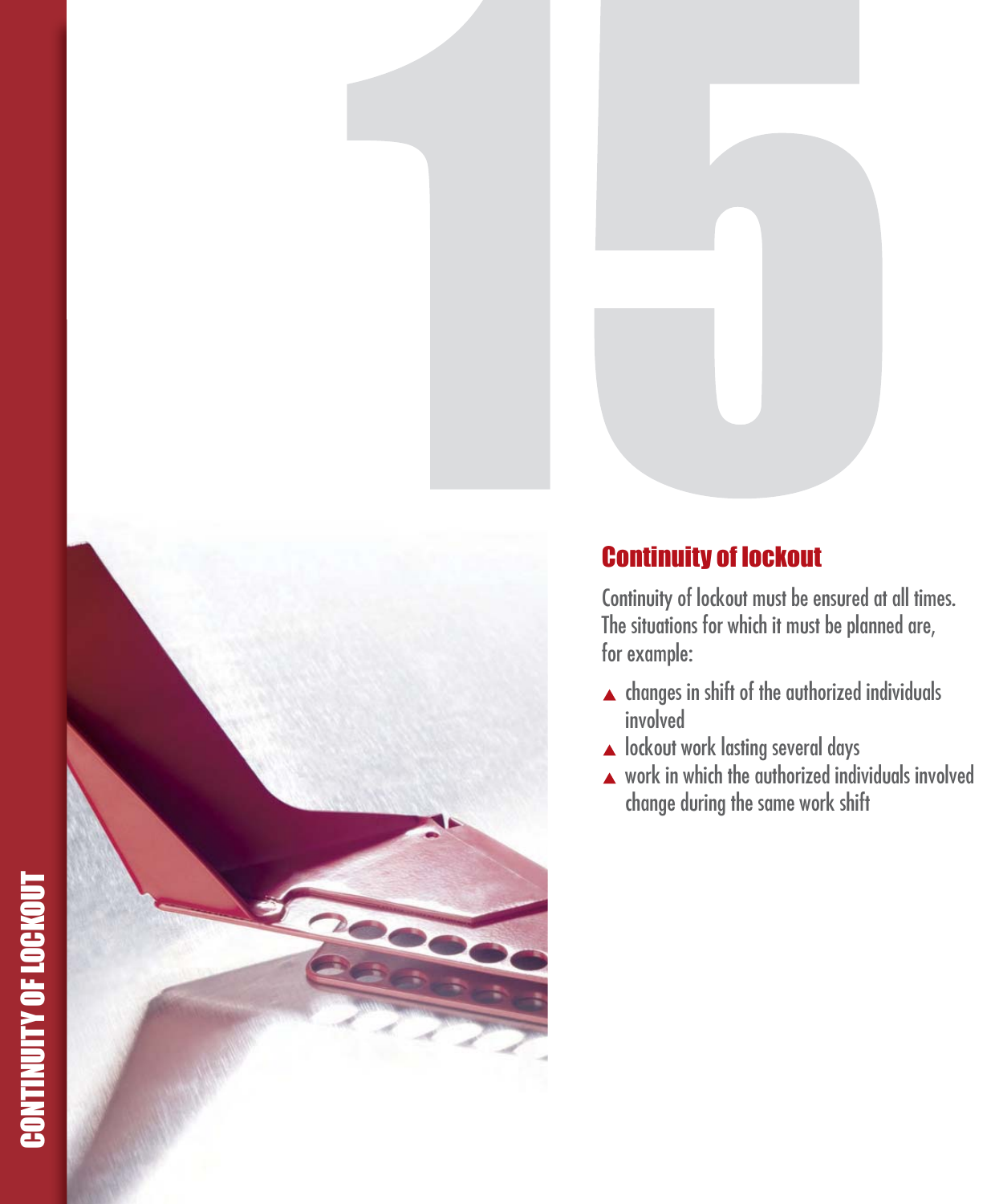#### **Continuity of lockout**

- Determine the situations in which continuity of lockout must be ensured.  $15.1$
- 15.2 Describe the method and means to be implemented to ensure continuity during these situations (e.g., department padlock, means of information).

#### **Remarks:**

- 1. One method consists of ensuring continuity of lockout by means of a supervisor of operations who places a department padlock on each of the lockout devices or on the lockout boxes until the work has been completed. Nevertheless, this method does not rule out the fact that each person involved in the lockout procedure must place his own padlock and do his own verifications.
- 2. Another method consists of placing coded seals on the lockout boxes, with their number or identification written on the lockout placard. Thus, continuity of lockout continues to be valid, as long as the numbered seal is on the box.



**CONTINUITY OF LOCKOUT**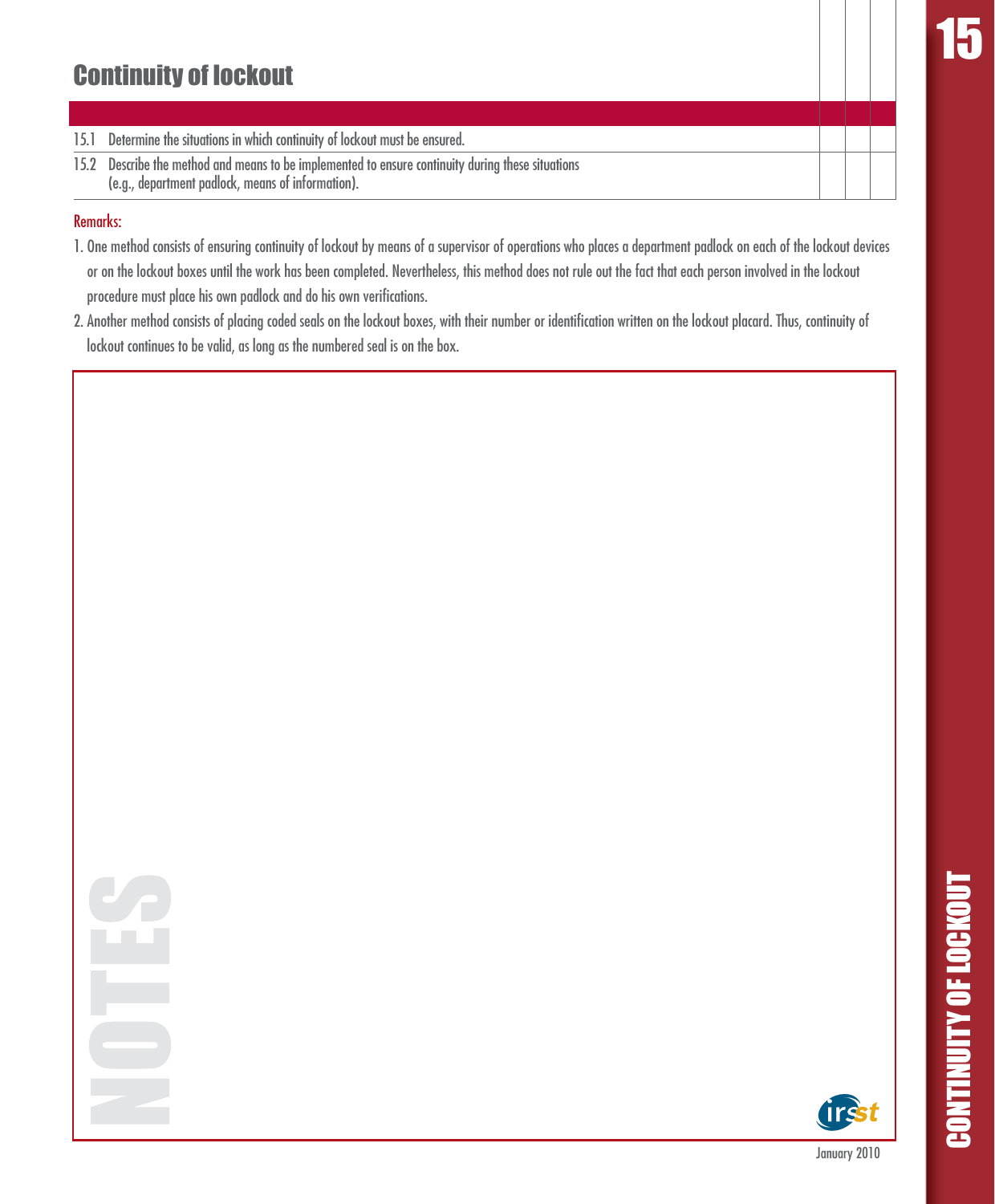# **CASE OF ABSENCE OF THE AUTHORIZED INDIVIDUAL** CASE OF ABSENCE OF THE AUTHORIZED INDIVIDUAL





#### Case of absence of the authorized individual

A procedure must be planned for the safe removal of the lockout devices in the absence of the authorized individual who installed them.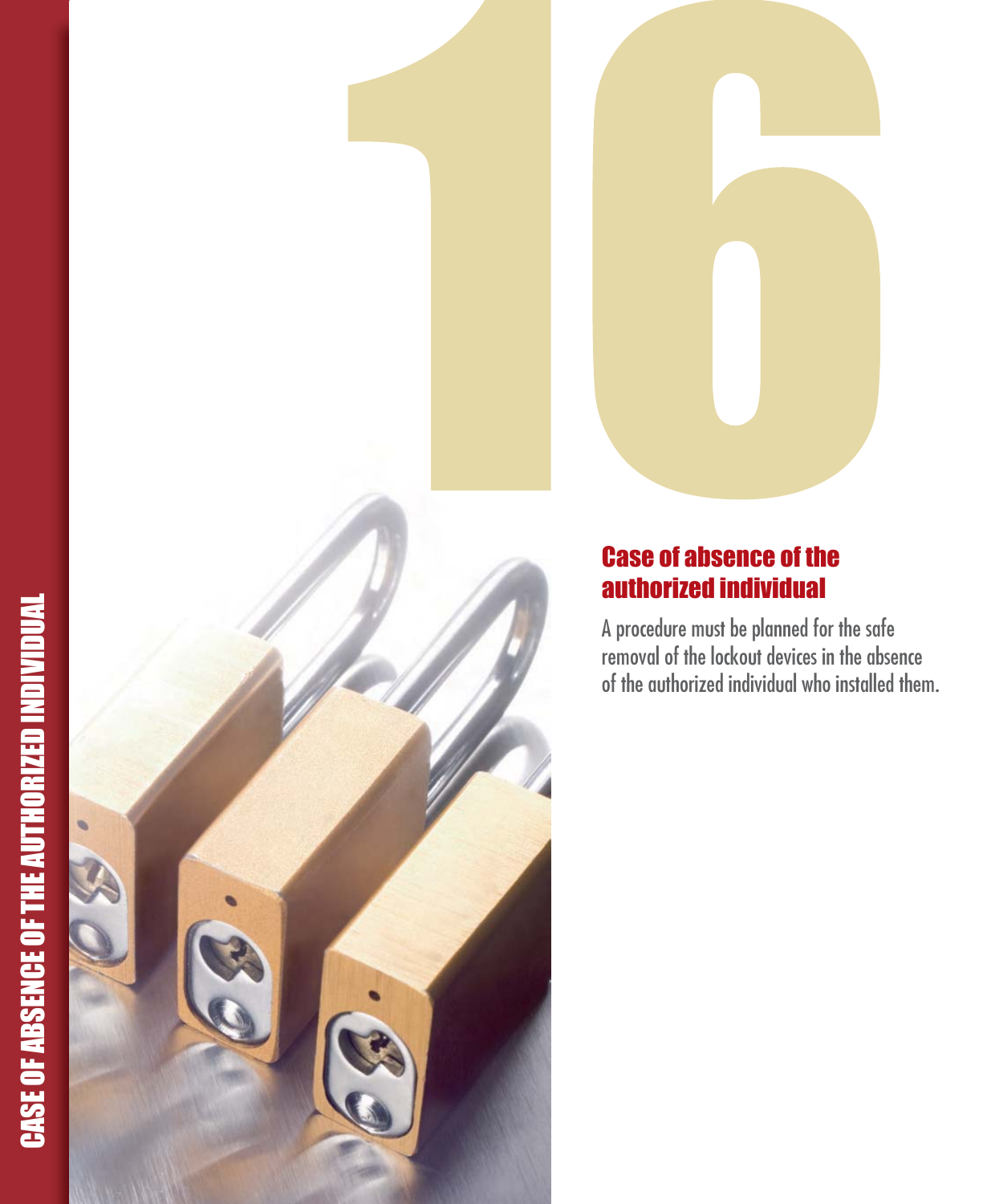#### Case of absence of the authorized individual

16.1 Determine the circumstances that require the application of the procedure for removal of the lockout device in the absence of the authorized individual.

#### The procedure may specify that you must:

- 16.2 Attempt to communicate usina all possible means with the authorized individual who has foraotten his padlock and, insofar as possible, have him return to the workplace.
- In the case where the person cannot return:
- 16.3 Recover the related lockout placard and follow the required instructions.
- $\overline{16.4}$  Inspect the equipment before returning the equipment to service.
- 16.5 Ask for a witness to be present when the lockout devices are removed.
- 16.6 Have the designated person fill out a report planned for this purpose in order to maintain a written trail of the removal of the lockout device.
- 16.7 Communicate with the authorized individual involved after the removal of the device and, if possible, before his return to work.

#### Remarks:

Reaardless of the method chosen for removina the padlock forgotten by an authorized individual, the important thina is that its implementation must be dearly defined and riaorously manaaed.



CASE OF ABSENCE OF THE AUTHORIZED INDIVIDUAL

**CASE OF ABSENCE OF THE AUTHORIZED INDIVIDUAL**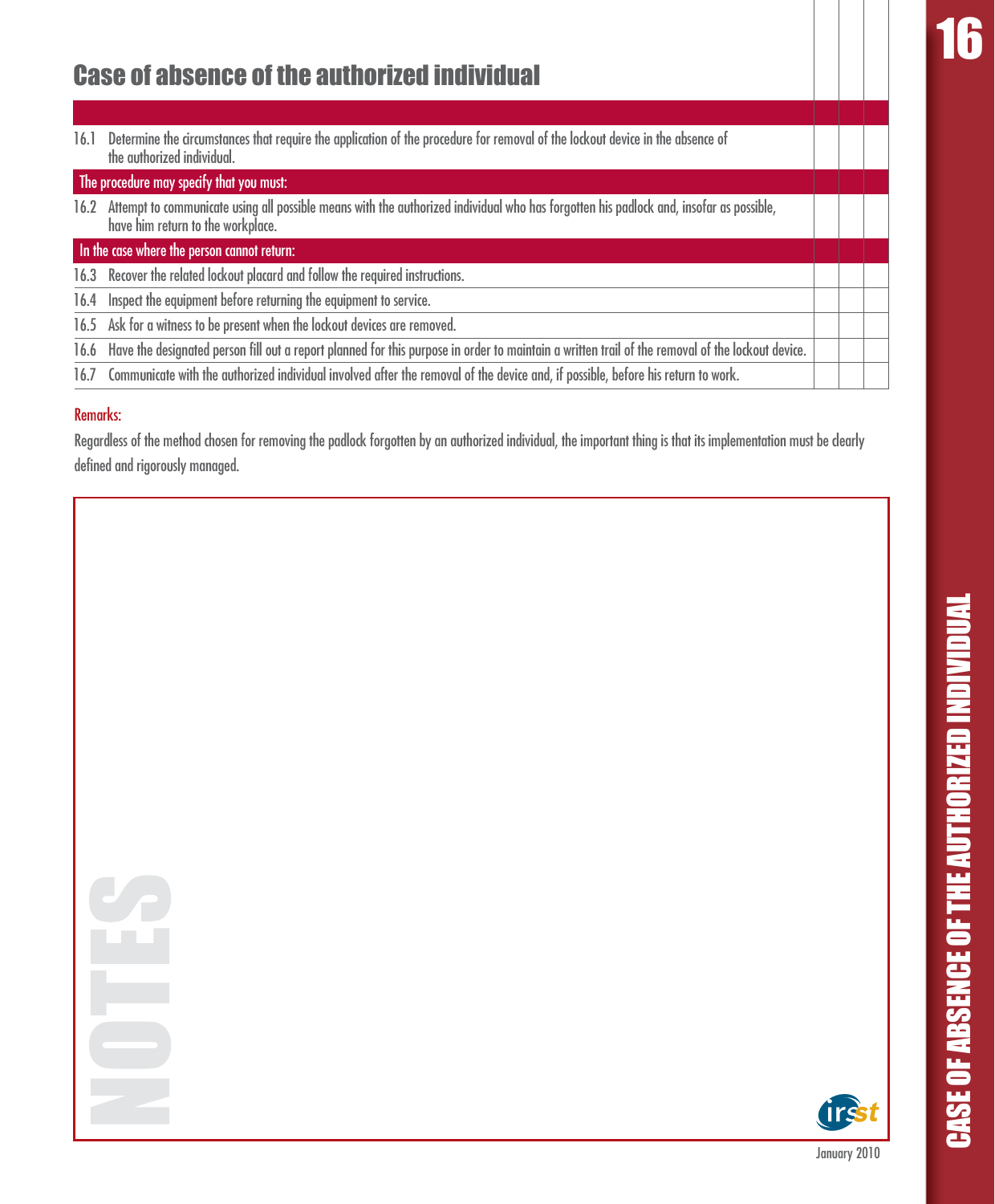# EXTERNAL SERVICE OR SUBCONTRACTING PERSONNEL EXTERNAL SERVICE OR SUBCONTRACTING PERSONNEL





If the external service or subcontracting personnel are exposed to risks related to energy control, the host company will have to inform them and establish with them the measures to be taken.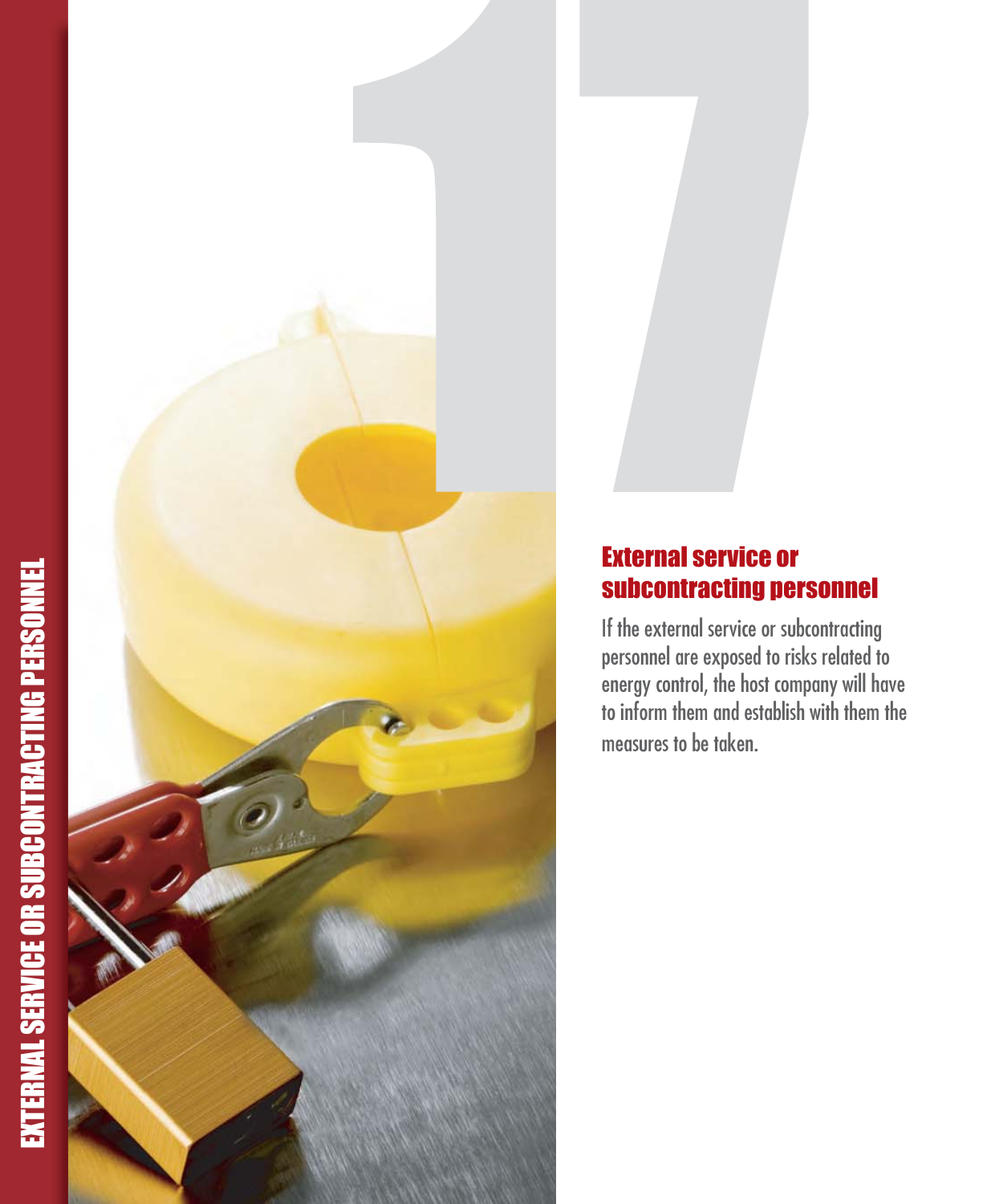### 17

#### External service or subcontracting personnel

- 17.1 Define the role and responsibilities of the host company and external services/subcontractors regarding lockout.
- 17.2 Establish coherence and dovetailing between the programs of the host company and that of the external service or subcontracting personnel.
- 17.3 Know the designated representative of the subcontractor, or the external service, and warn him of any hazard to which his personnel could be exposed (e.g., using the host company's lockout placards).
- 17.4 Before the work starts, validate the competence of the external service or subcontractina personnel reaardina the lockout procedures  $(e.g., training, examination...).$
- 17.5 Ensure that the equipment used by the external service or subcontracting personnel has identification planned for this purpose.
- 17.6 Establish a communication plan between the host company and the external service or subcontractor.



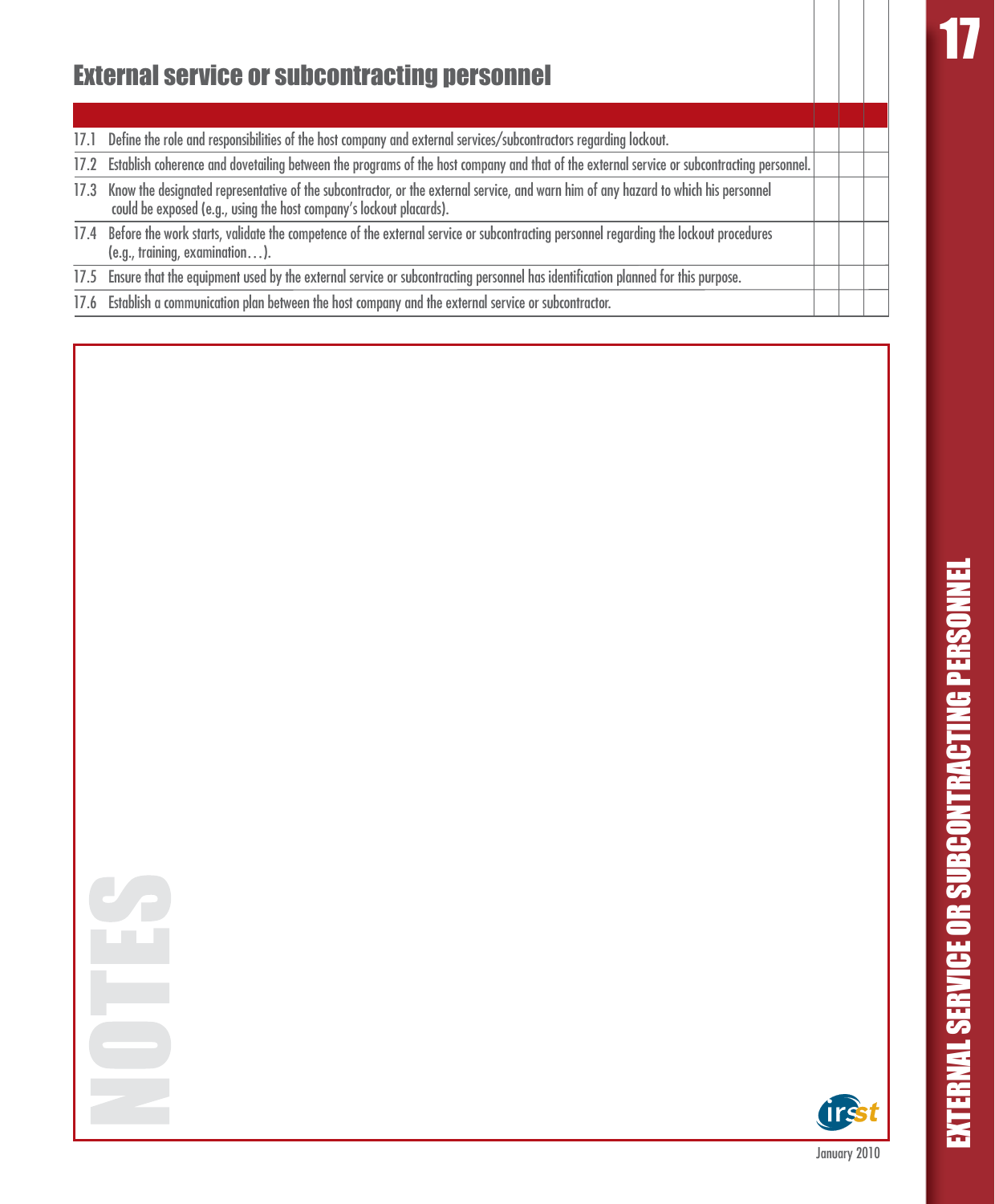#### Glossary

Able to be locked out: Possibility of placing a padlock when the isolating device is in a cutoff, dissipation or blocking position.

Accessible: That allows easy access from the workstation, without going through narrow spaces, between piles of material, behind or between equipment.

Activity and work: All of the human actions and operations with a determined goal (more general than task).

Authorized individual: Person who is qualified to engage in hazardous energy control because of his knowledge, training and experience, and has been assigned to engage in such control.

Coded: Identified according to a logical organization. For example, energy isolating devices can be coded by numbering them according to their location and the type of energy with which they are associated.

Company manager: Person in charge of the personnel and the place where the work is being carried out.

Continuity of lockout: The uninterrupted presence of the padlocks on the isolating devices, including the energy source dissipation and blocking devices, from the beginning to the end of the work.

Distinctive: Easily identifiable by colour, shape, a sign and other permanent means.

Energy: Work carried out by a force. This force can be of diverse origin: mechanical, electrical, hydraulic, pneumatic, chemical, thermal, radiant, etc.

Energy-isolating device: Mechanical device that physically prevents the transmission or release of energy, including but not limited to the following: manually operated electrical circuit breaker, disconnect switches, line valves, blocks and other devices used to block, dissipate or isolate energy (push-button selector switches and other control-type devices are not energy-isolating devices).

Equipment: To make the text easier to read, equipment encompasses the terms machine, installation, tool and process.

Guard: Physical barrier that prevents access to areas of a machine, equipment or a process where a hazard exists.

Hardware register: Document in which the lockout hardware and its characteristics are listed.

Hazard: Potential source of physical injury or damage to health.

Host company: Owners of the facilities or manager of the establishment where the work is done.

Intervention zone: Space where an authorized individual operates. The limits of this space are defined accordina to the impact that the neighbouring hazards can have on the authorized individual. These limits dictate whether the eauipment in the immediate surroundinas must be locked out in addition to the equipment on which the authoraliw loubivihoi hasi

Lockout: All of the actions that allow, in accordance with an established procedure, the energies present in the intervention zone to be controlled, such that a release of energy is impossible during the work. This hazardous energy control is achieved through a sequence of actions: shutting down the equipment, isolating the hazardous energy sources, applying identified padlocks to the energy isolating devices, dissipating or blocking the accumulated energies, and verifying the absence of energy on the equipment.

The release of energy in returning the equipment to service must be the result of voluntary actions, accordina to an established procedure, by each of the authorized individuals involved. This method of prevention is auided in its entirety by a program.

Lockout accessory: Element used with a lockout device (e.g., hasp, lockout box, valve cover, chain, etc.).

Lockout device: Element used to maintain an isolating device for energy sources in a position that prevents the presence of energy in the intervention zone (e.g., padlock).

Lockout facilitator: Designated authorized individual who possesses the necessary competency to ensure that lockout is properly organized and carried out in the company (other possible designations: coordinator, aide, assistant, etc.)

Lockout hardware: Any material element that is useful during the application of lockout, including lockout devices, accessories, means of information, means for following the history of the procedures applied, hardware register and others.

Lockout placard (and return-to-service placard): Placard related to a task that contains all the necessary information for the application of lockout. It mainly describes the procedures to be followed regarding lockout and a return to service.

Lockout procedure: Sequence of steps to be carried out to control a piece of equipment's hazardous energies.

Lockout program: Written document that establishes a company's complete lockout policy.

Means for following the history of the lockout work: Element or method that allows the history of the application of the lockout procedures to be tracked.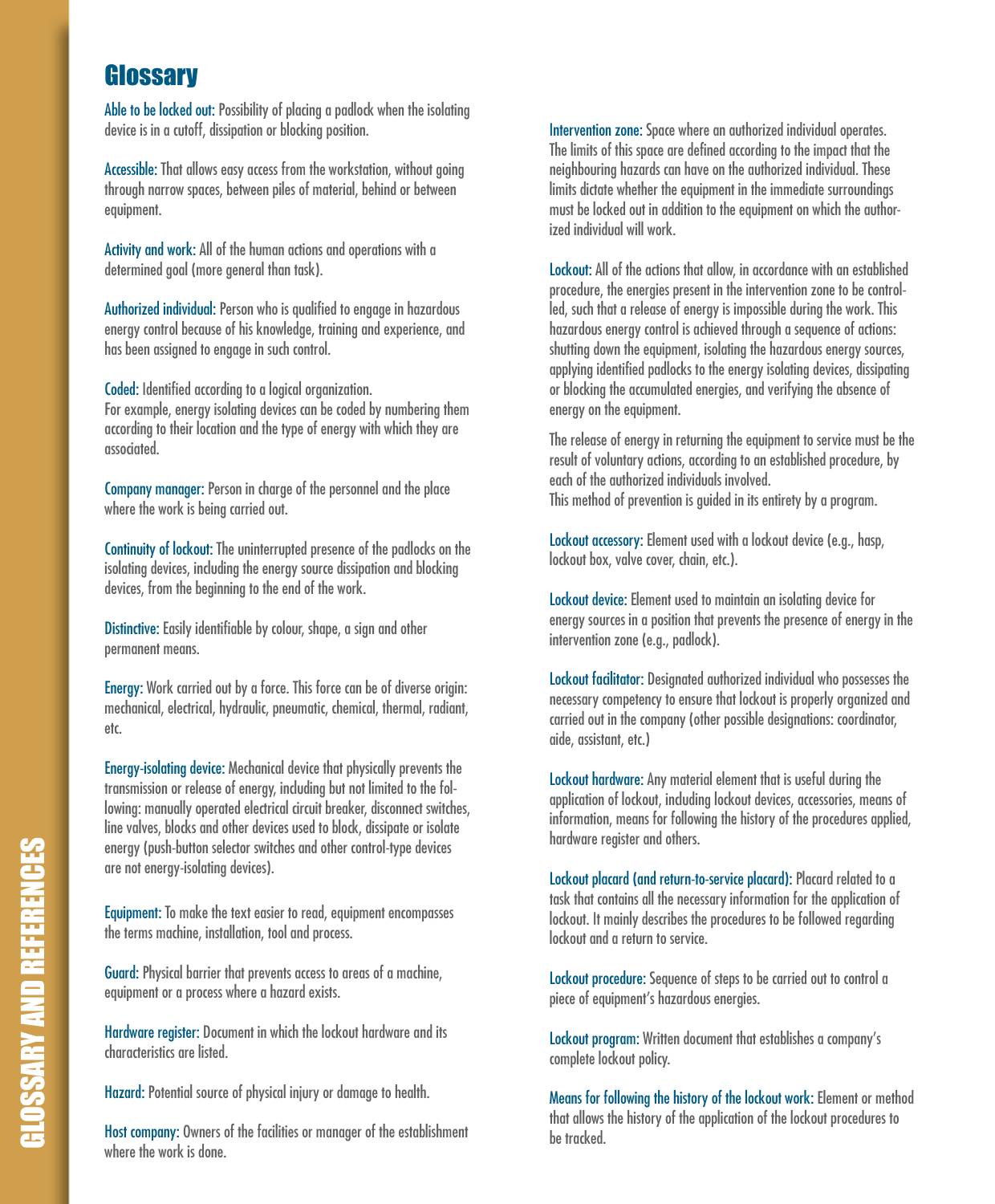Means of information: Element used together with the application of a lockout device that indicates, as needed, the nature, purpose and time of lockout as well as the identity of the authorized individual involved.

Operator: Person responsible for operating a piece of equipment or components of a piece of equipment.

Personnel from an external service: Personnel from a department or an establishment other than that in which the work is being carried out.

Retraining: Additional training in order to maintain an appropriate knowledge level.

Review of the lockout placards and their application: Evaluation, at regular intervals, of the compliance, effectiveness and application of the lockout placards and the established lockout procedures.

Review of the lockout program: Evaluation, at regular intervals, of the conformity and effectiveness of each element in the program.

Risk assessment: a comprehensive evaluation of the probability and degree of possible injury or damage to health in a hazardous situation, undertaken to select appropriate safeguards.

Subcontractor: Person (or groups of people), employed by a third company, who is (are) responsible for part of the work contracted out by the host company.

Supervisor of operations: Person who directs, guides and validates work, an activity.

Task: Specific activities carried out by one or more people on one or more pieces of equipment.

Training: Instruction given to an employee; this instruction provides him with the knowledge and competency necessary for carrying out his regular duties.

Valve cover: Lockout accessory that covers the valve actuation mechanism

#### **References**

CSA Z460-05, (2005) Control of hazardous energy: Lockout and Othe Methods, Canadian Standards Association: Mississauga. nhnnn)

**IAPA.** (2008) *Lockout*, Industrial Accident Prevention Association: Mississauga, Canada.

ISO 14121-1. (2007) Safety of machinery - Risk assessment -Part 1: Principles, International Organization for Standardization, Geneva, Switzerland.

ISO 14121-2, (2007) Safety of machinery - Risk assessment -Part 2: Practical avidance and examples of methods. International Organization for Standardization, Geneva, Switzerland.

AOHS (2007) Act respecting occupational health and safety, R.S.Q. S-2.1. Éditeur officiel du Québec: Québec. Canada.

R-575, Chinniah Y., Champoux M., Burlet-Vienney D., Daigle R. (2008) Comparative analysis of lockout programs and procedures applied to industrial machines, IRSST: Montréal, Canada.

RROHS (2008) Regulation respecting occupational health and safety, c. S-2.1, r.19.01. Éditeur officiel du Québec: Québec. nhnnn)